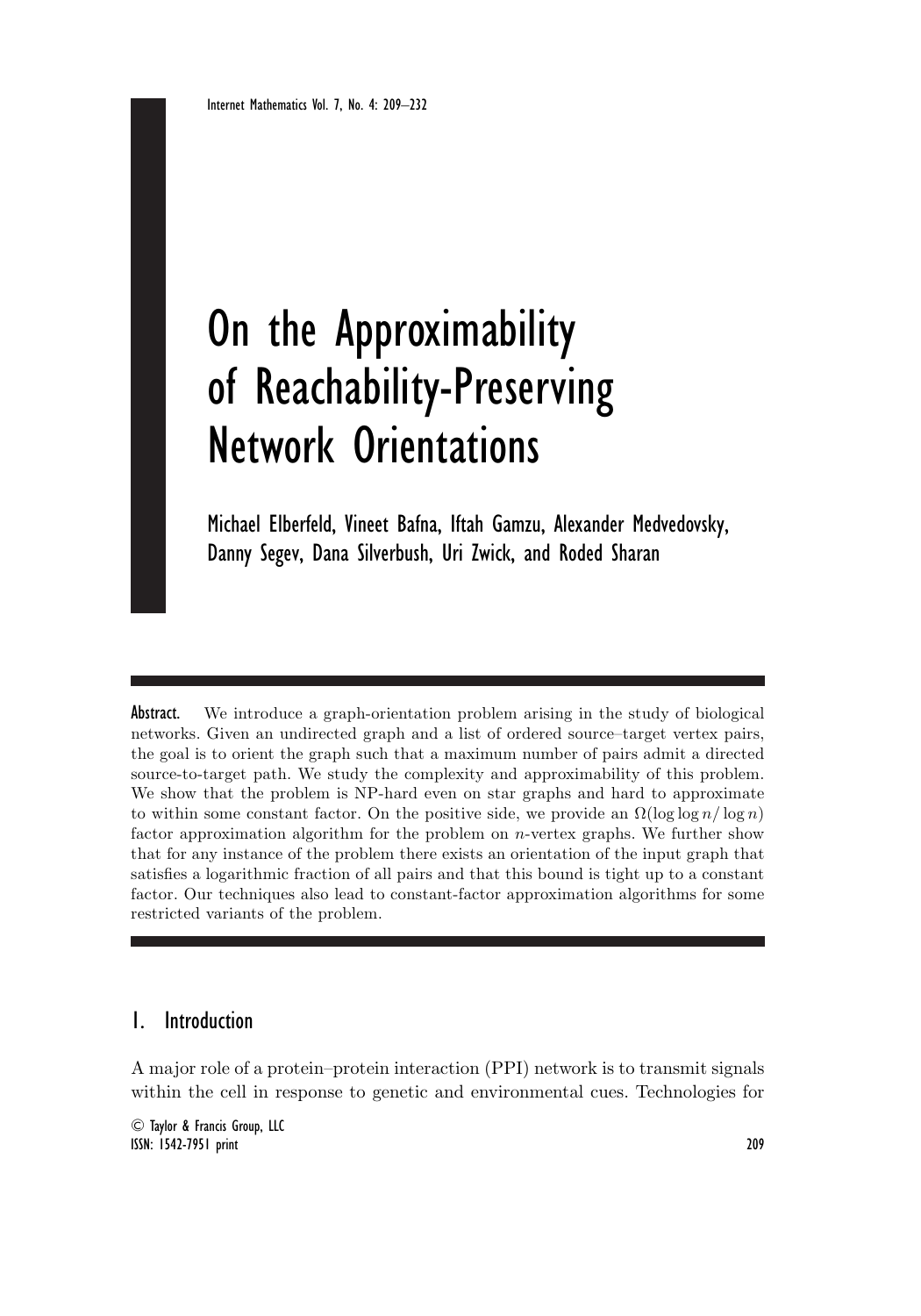measuring PPIs such as yeast two-hybrid [Fields 05] and co-immunoprecipitation [Gavin et al. 02] are unable to provide information on the direction in which the signal flows. Such information can be inferred from indirect, causal information on cellular events. One such source of information is perturbation experiments, in which a gene is perturbed (cause) and as a result, other genes change their expression levels (effects).

In graph-theoretic terms, one is given an undirected graph and a list of source– target pairs that represent the experimentally observed cause–effect pairs. The goal is to predict an orientation of the graph, i.e., a directed graph on the same vertex set that contains a single directed version of every undirected edge, so that for a maximum number of pairs, the target is reachable from the source. We study the complexity of approximating the resulting maximum-graph-orientation problem.

The algorithmic research on graph orientations that preserve reachability initially focused on producing strongly connected orientations. It started with [Robbins 30], in which the author was motivated by applications in street network design. He showed that an undirected graph has a strongly connected orientation if and only if it has no bridge edge. In [Hakimi et al. 97], a polynomial algorithm is presented for the problem of orienting an undirected graph  $G = (V, E)$  to preserve reachability for a maximum number of all vertex pairs (i.e., from the set  $V \times V$ ). The problem we study is a generalization of the latter, for it considers every subset of pairs. We refer to the textbook [Bang-Jensen and Gutin 08] for a comprehensive discussion of various graph-orientation problems.

The authors of [Yeang et al. 04] were the first to use perturbation experiments to annotate protein networks. They proposed a probabilistic model and an accompanying inference approach to predict edge directions and signs of activation and repression from cause–effect data. In [Ourfali et al. 07] can be found an integer linear program formulation for the problem of inferring edge signs that maximize the expected number of explained cause–effect pairs. In [Gitter et al. 11], satisfiability-based approximations are used to tackle the orientation problem. The main caveat of all these approaches is that they depend on enumerating all possible paths between a pair of genes, and hence they are limited to paths of very short length (3 for the first two works and 5 for the latter). Finally, [Dorn et al. 11] studies the complexity of solving the orientation problem with respect to structural parameters that measure how often vertices (or edges) are used by source-to-target paths.

In this paper we show that the MAXIMUM-GRAPH-ORIENTATION problem can be reduced to the same problem on instances in which the input graph is a tree. We focus on the latter problem, called MAXIMUM-TREE-ORIENTATION. We show that it is NP-hard and hard to approximate to within a factor of 12/13. On the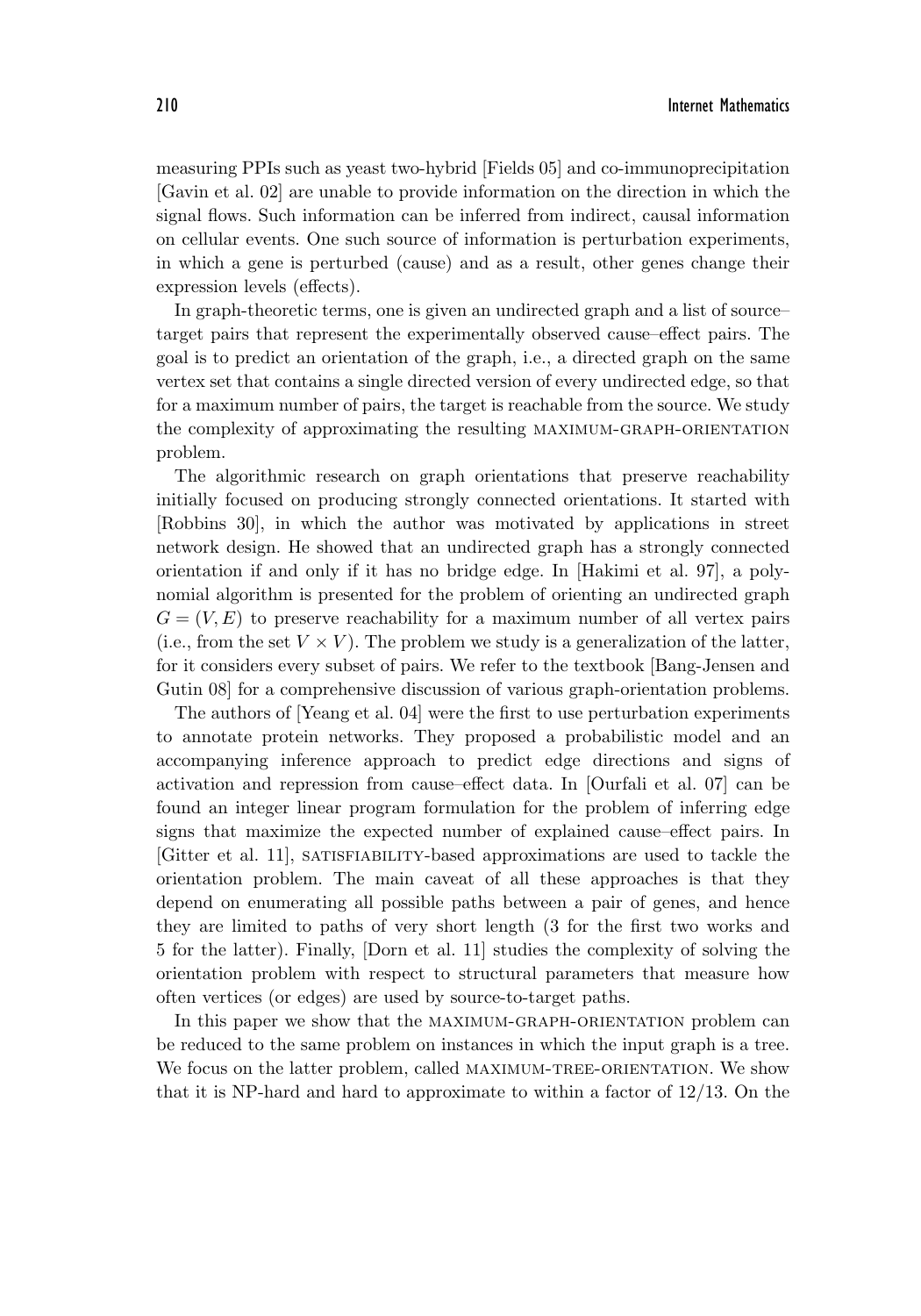positive side, we show that for an n-vertex tree, the problem can be approximated to within a factor of  $\Omega(\log \log n / \log n)$ .

We also study combinatorial properties of graph orientations, showing that for every undirected graph and collection of source–target vertex pairs, there exists an orientation that satisfies a logarithmic fraction of the pairs and that this bound is tight up to a constant factor. We also present algorithms with constant approximation ratios for restricted instances of maximum-tree-orientation. In particular, we provide a constant approximation algorithm for instances in which the distance between source and target vertices is bounded by a constant.

The paper is organized as follows: In Section 2, we define the graph-orientation problem that we consider and provide hardness results. In Section 3, we present combinatorial bounds on the number of pairs that can be satisfied in different orientation instances. In Section 4, we provide a constant-factor approximation algorithm for the restriction of maximum-tree-orientation, where the end vertices of pairs are connected by short paths. In Section 5, we present a sublogarithmic approximation algorithm for the general case.

## 2. Preliminaries

Let  $G = (V, E)$  be an undirected graph on n vertices. We use  $V(G)$  and  $E(G)$ to refer to its sets  $V$  of vertices and  $E$  of edges, respectively. The graph  $G$  is a *tree* if it is connected and has no cycles. An *orientation* of G is an assignment of directions to the edges of G such that each edge is assigned a single direction.

Given a *source* vertex  $s \in V(G)$  and a *target* vertex  $t \in V(G)$ , we say that t is *reachable* from s if there exists a path in G from s to t. In this case, we also say that G *satisfies* the *source–target vertex pair* (s, t). The problem we study is formally defined as follows:

#### Problem 2.1. (MAXIMUM-GRAPH-ORIENTATION.)

- **Input:** An undirected graph  $G = (V, E)$  and a multiset of source–target vertex pairs  $P$  from  $G$ .
- **Output:** An orientation  $G'$  of  $G$  that satisfies a maximum number of pairs from P.

A tuple  $(G, P)$  of an undirected graph G and a multiset of source-target vertex pairs P from G is called an *orientation instance*; |P| denotes the number of pairs in the multiset P.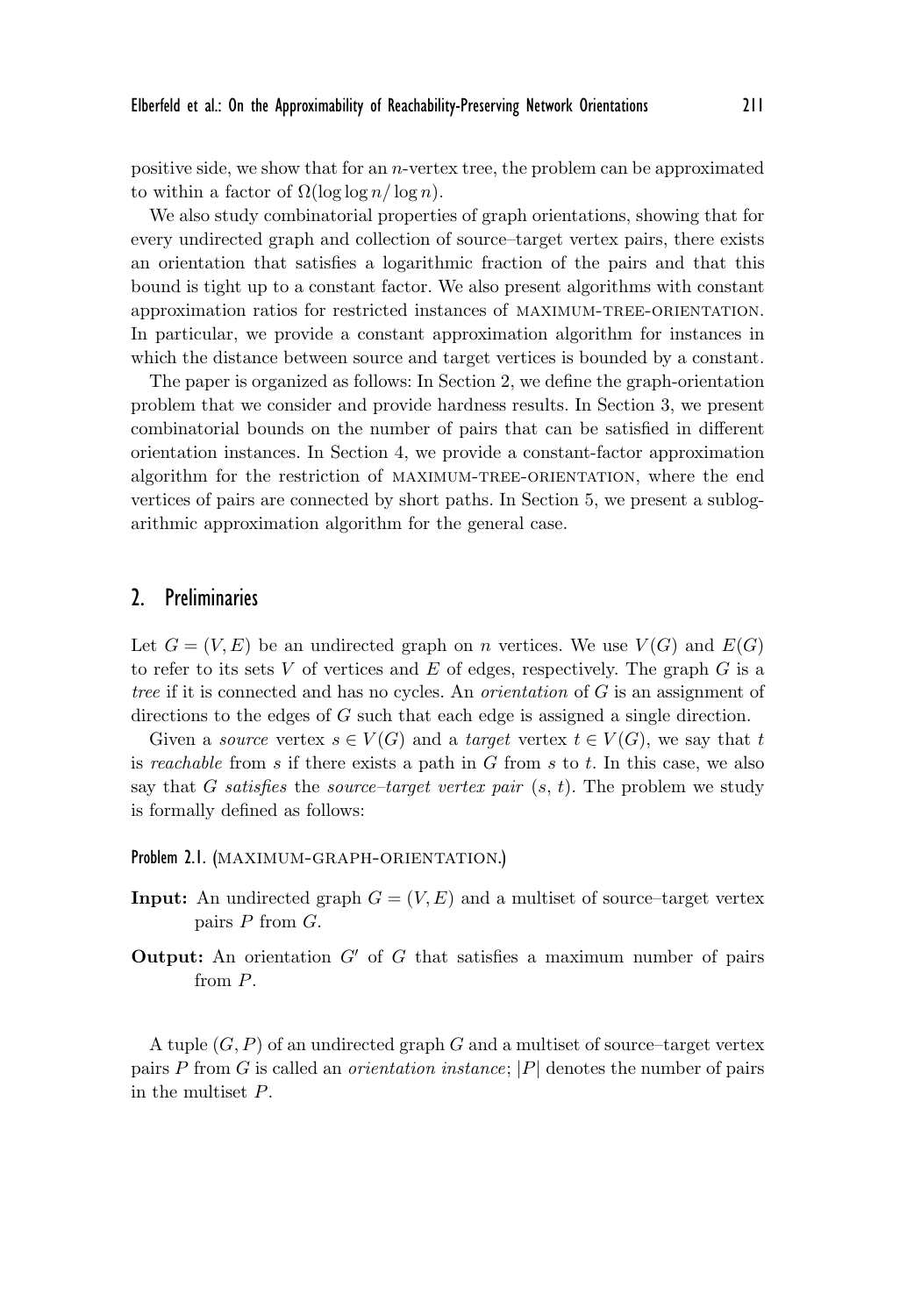212 Internet Mathematics

Lemma 2.2. *There exists a linear-time algorithm that given an orientation instance*  $(G, P_G)$ , computes an orientation instance  $(T, P_T)$  with tree T such that for every  $k \in \mathbb{N}$ , there exists an orientation  $G'$  of  $G$  that satisfies  $k$  pairs from  $P_G$  if and *only if there exists an orientation*  $T'$  *of*  $T$  *that satisfies*  $k$  *pairs from*  $P_T$ *.* 

**Proof.** The algorithm computes the tree  $T$  of  $G$ 's two-edge connected components. Vertex pairs  $P_G$  in G are transformed into vertex pairs  $P_T$  in T by the following rule: For every pair  $(s,t) \in P_G$  we construct a pair  $(C, C')$ , where C and C' are the two-edge connected components of  $G$  that contain  $s$  and  $t$ , respectively. Computing the tree of two-edge connected components can be done in linear time, as shown in [Tarjan 72, Tarjan 74]; the transformation of the pairs can also be done in linear time.

An orientation  $G'$  of G translates into an orientation  $T'$  of T by taking the oriented versions of the bridge edges between two-edge connected components. For every vertex pair  $(s,t) \in P_G$  that is satisfied in G', the corresponding pair of components  $(C, C')$  is also satisfied in  $T'$ . Conversely, consider an orientation  $T'$  of T. We will use the orientations from the edges of T for the bridge edges between the two-edge connected components in G and a strongly connected orientation for each two-edge connected component. Such orientations exist by a theorem in [Robbins 30], and they satisfy every pair whose source and target vertices lie in the same two-edge connected component. П

By Lemma 2.2, it is sufficient to solve the maximum-graph-orientation problem for orientation instances  $(T, P)$  with T being a tree. This results in the formal maximum-tree-orientation problem. In the following, we prove NPhardness for an even more restricted problem variant in which the input graph is a star.

Theorem 2.3. *The* maximum-tree-orientation *problem is* NP*-hard to approximate to within a factor of* 12/13*.*

**Proof.** We reduce from the MAXIMUM-DIRECTED-CUT problem  $|K\text{ann et al. }96|$ , where we are given a directed graph G and wish to find a subset  $A \subseteq V(G)$  such that a maximum number of edges cross from A to  $V(G) \setminus A$  in G.

For the reduction, we map a directed graph G to an orientation instance  $(S, P)$ with S being a star graph in the following way: We set  $V(S) = V(G) \cup \{v_c\}$ , where  $v_c$  is a vertex not in  $V(S)$  that will be the vertex in the center of S. For every vertex  $v \in V(G)$ , we insert an undirected edge between v and  $v_c$  into the edge set  $E(S)$ . We define  $P$  to be the set of directed edges of  $G$ . We claim that for every  $k \in \mathbb{N}$ , there exists a set  $A \subseteq V(G)$  such that at least k edges from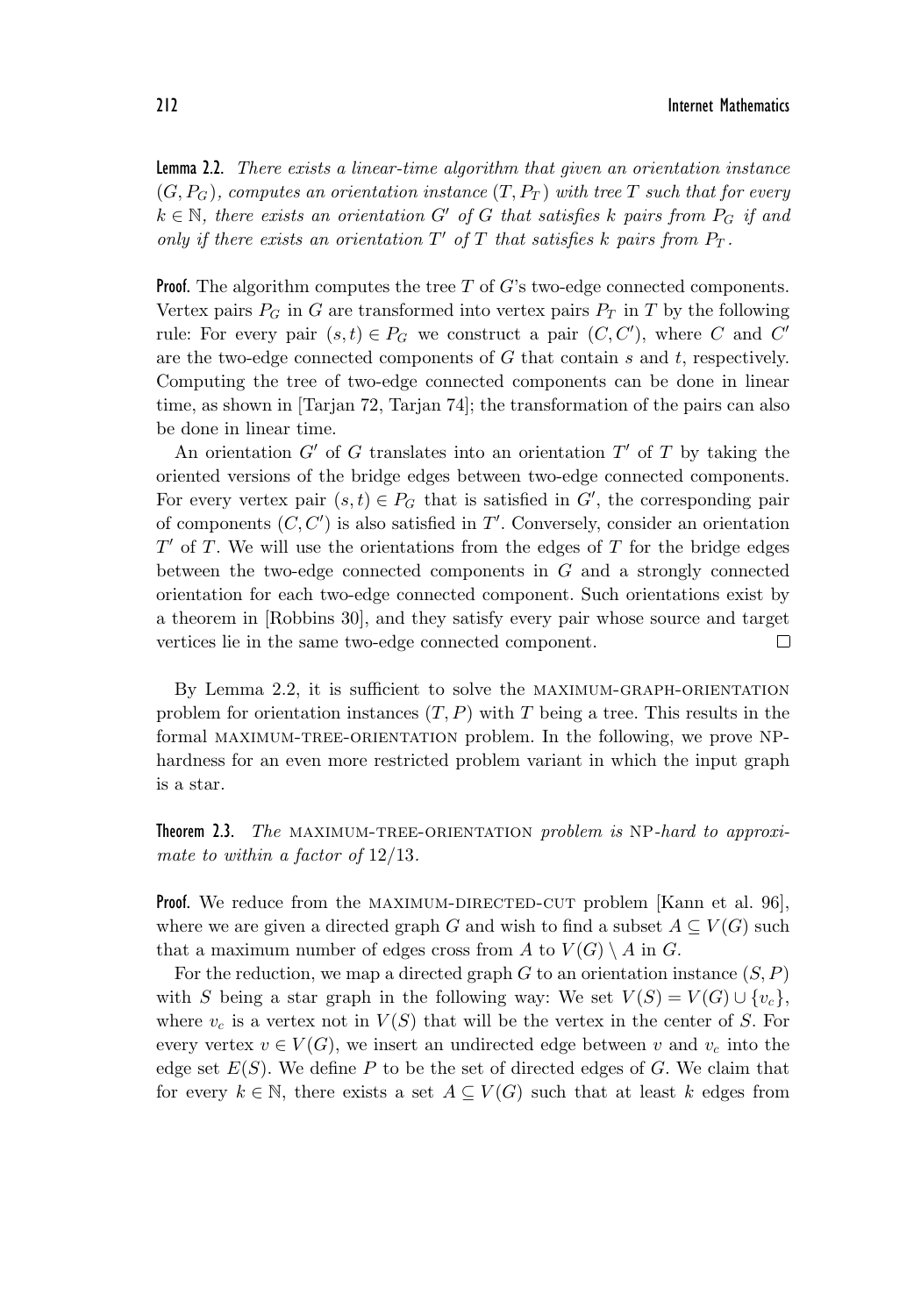$E(G)$  go from A to  $V(G) \setminus A$  if and only if there exists an orientation S' of S that satisfies at least  $k$  pairs from  $P$ .

For the "only if" direction, consider a set  $A \subseteq V(G)$  with k crossing edges. For all  $v \in A$ , orient the edge between v and  $v_c$  from v toward  $v_c$ . All other edges are oriented away from  $v_c$ . Every pair with a corresponding edge that goes from A to  $V(G) \setminus A$  is satisfied by this orientation.

For the "if" direction, let S' be an orientation of S that satisfies k pairs from P. Let A be the set of vertices from  $V(S) \setminus \{v_c\}$  whose incident edges are oriented toward  $v_c$ . Pairs that are satisfied in  $S'$  have their source vertices in the set A and their target vertices in the set  $V(S) \setminus A$ . To each of these pairs corresponds an edge that goes from A to  $V(G) \setminus A$  in G.

Since MAXIMUM-DIRECTED-CUT is NP-hard to approximate to within a factor of  $12/13$  [Håstad 01] and the reduction is approximation-preserving, the claim follows. П

The maximum-tree-orientation problem is also NP-hard when restricted to complete binary trees [Medvedovsky et al. 08] or caterpillar trees of degree at most 3, like  $\mathbb{T}$   $\mathbb{T}^{\infty}$  [Medvedovsky 09]. In contrast, on path graphs (graphs like  $\rightarrow$   $\rightarrow$  it can be solved in polynomial time by a dynamic programming algorithm [Medvedovsky et al. 08, Dorn et al. 11].

## 3. Combinatorial Logarithmic Bounds

In this section we prove bounds on the number of pairs that can be satisfied in various orientation instances. We first introduce the concept of *covers* and show that orientation instances with restricted covers admit orientations satisfying a constant fraction of the pairs. Then we turn to general orientation instances and show that they always admit an orientation satisfying a logarithmic fraction of their pairs and that this is tight up to a constant factor.

### 3.1. Constant Factor Bounds

In the following we will consider tree instances, and instead of orienting edges individually, we partition the input tree into subtrees and orient all edges of a subtree at the same time in a consistent direction.

A *cover* for T is a tuple  $(\mathcal{T}, \mathcal{W})$  that consists of (1) a class  $\mathcal{T} = \{T_1, \ldots, T_l\}$ of induced subtrees of T where every  $T_i$  is connected and  $E(T_1), \ldots, E(T_l)$  is a partition of E and (2) a collection of vertices  $W = \{w_1, \ldots, w_l\}$  with  $w_i \in V(T_i)$ for every  $i \in \{1,\ldots,l\}$ . The *size* of the cover is  $|\mathcal{T}| = |\mathcal{W}|$ . For every subtree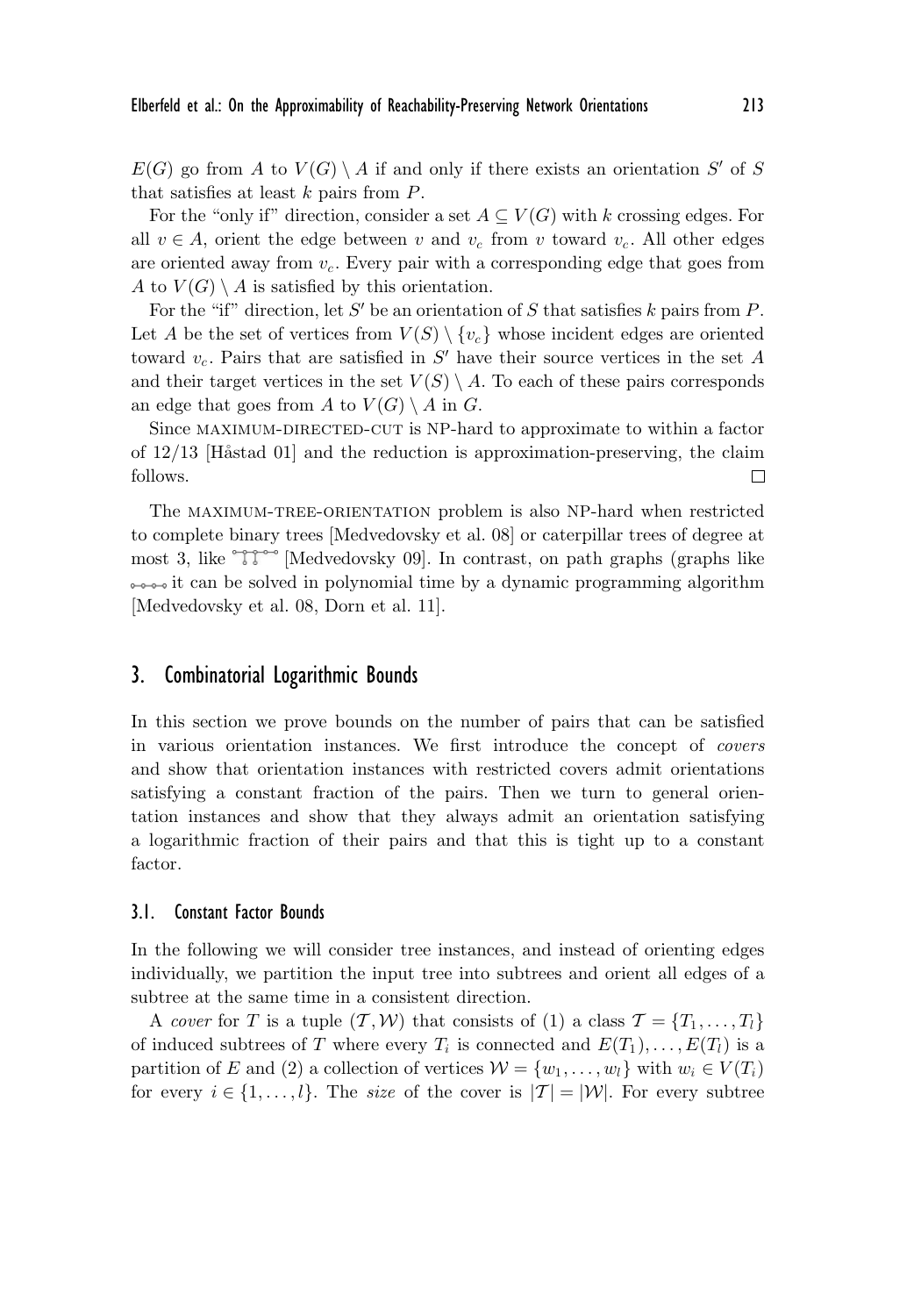$T_i$ , we consider two orientations: the orientation  $T_i^{\text{receiver}}$ , where all edges are oriented toward the vertex  $w_i$  (i.e., every edge is oriented toward its incident vertex nearest to  $w_i$ ), and the orientation  $T_i^{\text{sender}}$ , where all edges are oriented in the opposite direction. We consider the collection of orientations of  $T$  that are produced by choosing, for every subtree  $T_i$ , one of  $T_i^{\text{receiver}}$  and  $T_i^{\text{sender}}$  and combining them to an orientation for  $T$ . For a cover of size  $l$ , this collection contains  $2^l$  orientations. For an orientation instance  $(T, P)$ , we define a *pair cover* as a cover  $(T, W)$  for T such that for every pair  $(s, t) \in P$ , there exists an orientation in the cover that satisfies (s, t). The *crossing number* of a pair cover is the maximum number of subtrees whose edges are used by a pair on the path from its source to its target vertex.

**Lemma 3.1.** Let  $(T, P)$  be an orientation instance admitting a pair cover  $(T, W)$ with crossing number c. Then there exists an orientation  $T'$  of  $T$  that satisfies *at least*  $|P|/2^c$  *pairs from P.* 

**Proof.** We consider a uniform probability distribution on the collection of orientations of T that can be constructed with respect to  $(T, W)$ . Note that it is equivalent to say that we choose, for every subtree  $T_i \in \mathcal{T}$ , with probabilities  $1/2$  the orientation  $T_i^{\text{receiver}}$  or the orientation  $T_i^{\text{sender}}$ . For every pair  $(s, t)$ , we consider a random variable  $X_{(s,t)}$  that is evaluated to 1 if the particular orientation satisfies  $(s, t)$  and 0 otherwise. The satisfaction of a pair depends only on the orientations of the at most c subtrees whose edges are used by its source-to-target path. Thus every pair is satisfied with probability at least  $1/2^c$  (in particular,  $E[X_{(s,t)}] \geq 1/2^c$ . Let us denote by X the random variable that equals the total number of pairs that are satisfied in an orientation. By linearity of expectation,  $E[X] = \sum_{(s,t)\in P} E[X_{(s,t)}] \ge |P|/2^c$ . Thus, there must exist an orientation, as desired.  $\Box$ 

Since the conditional expectation with respect to partial orientations of the tree can be computed in polynomial time by deleting all unsatisfied pairs from P, contracting the oriented edges, and computing the expectation value for the remaining instance, we can apply the method of conditional expectations [Alon and Spencer 00] to construct a deterministic polynomial-time algorithm that produces the orientations from Lemma 3.1.

In some restricted cases, the input trees admit the polynomial-time construction of pair covers with small crossing numbers, and hence orientations satisfying a constant fraction of all input pairs. This leads to the following bounds for star and caterpillar graphs: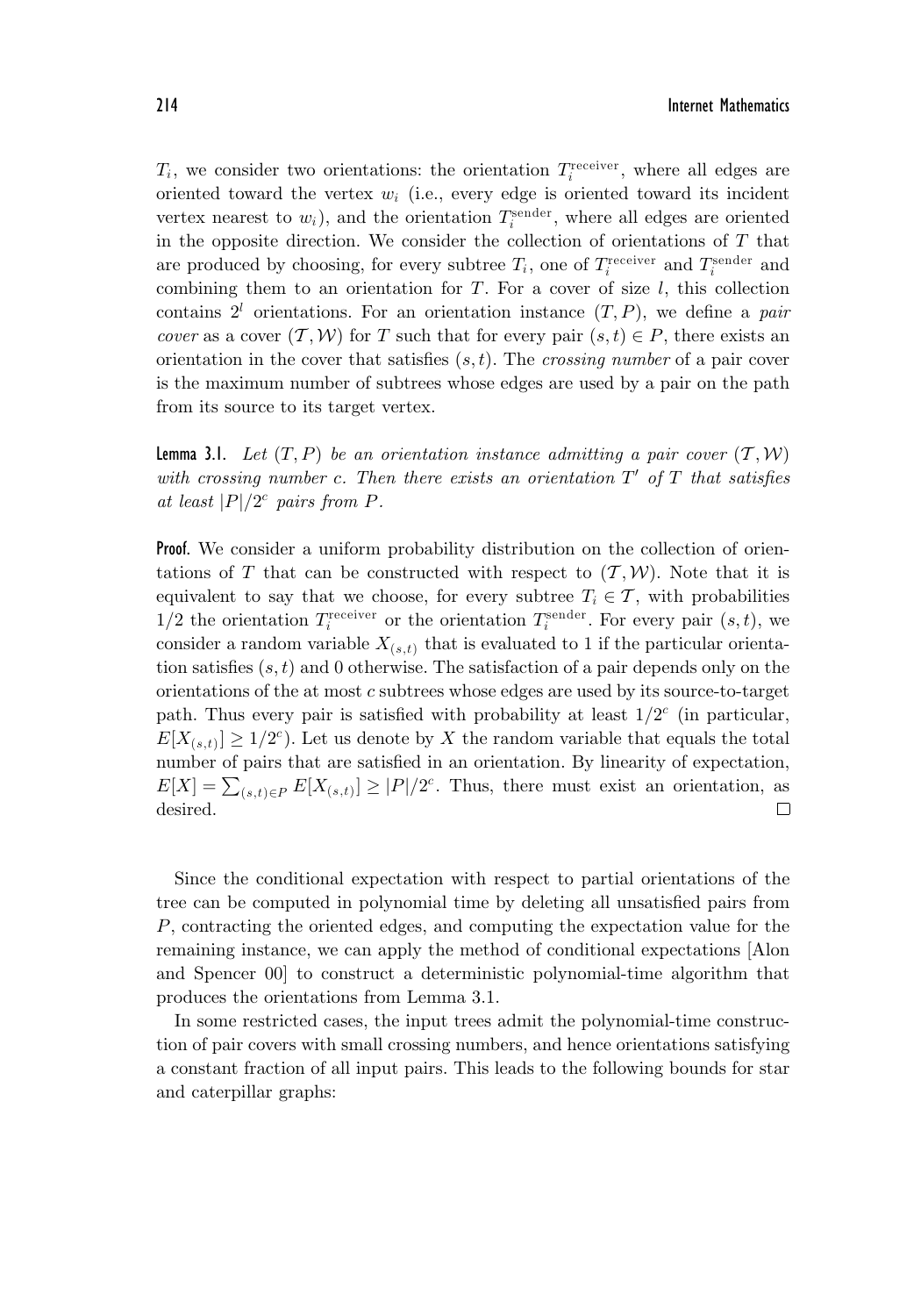

**Figure 1.** (a) A star tree and (b) a caterpillar tree along with their pair covers as constructed in the proof of Lemma 3.2. The cover subtrees from  $\mathcal T$  are depicted with gray background bars; the vertices from  $W$  are filled in black.

Lemma 3.2. *The following two properties hold:*

- *1. Let* (S, P) *be an orientation instance with a star graph* S*. Then there* exists a polynomial-time computable orientation S' of S that satisfies at *least* |P|/4 *pairs from* P*.*
- *2. Let* (C, P) *be an orientation instance with a caterpillar graph* C*. Then there exists a polynomial-time computable orientation*  $C'$  of  $C$  *that satisfies at least* |P|/8 *pairs from* P*.*

Proof. To prove the lemma, we show that orientation instances with star graphs and caterpillar graphs admit polynomial-time computable pair covers with respective crossing numbers 2 and 3. Examples of the constructed pair covers are given in Figure 1.

We start with orientation instances  $(S, P)$ , where S is a star with center node  $v_c$ . We define the pair cover  $(\mathcal{T}, \mathcal{W})$  to be the collection of all edges from  $E(S)$ together with  $w_i = v_c$  for all  $i \in \{1, \ldots, |E(S)|\}$ . It can be computed in polynomial time for a given star graph, and since it has crossing number at most 2, applying Lemma 3.1 and the subsequent derandomization proves the claim.

Recall that a caterpillar graph is made up of a *backbone* path and edges attached to that path. For caterpillars, we construct a pair cover  $(\mathcal{T}, \mathcal{W})$  by taking the backbone path and the edges attached to it into the collection  $\mathcal{T}$ . Note that all graphs in T are paths. For each of them we use any end vertex as  $w_i$ . This cover is polynomial-time computable and has crossing number at most 3. Similarly to the star graph case, the claim follows. П

Figure 1 shows examples of the pair covers constructed in the proof of Lemma 3.2.

We note that MAXIMUM-TREE-ORIENTATION on star graphs reduces to maximum-directed-cut by the following two-step reduction: Without loss of generality, we start with an orientation instance  $(S, P)$  with a center vertex  $v_c$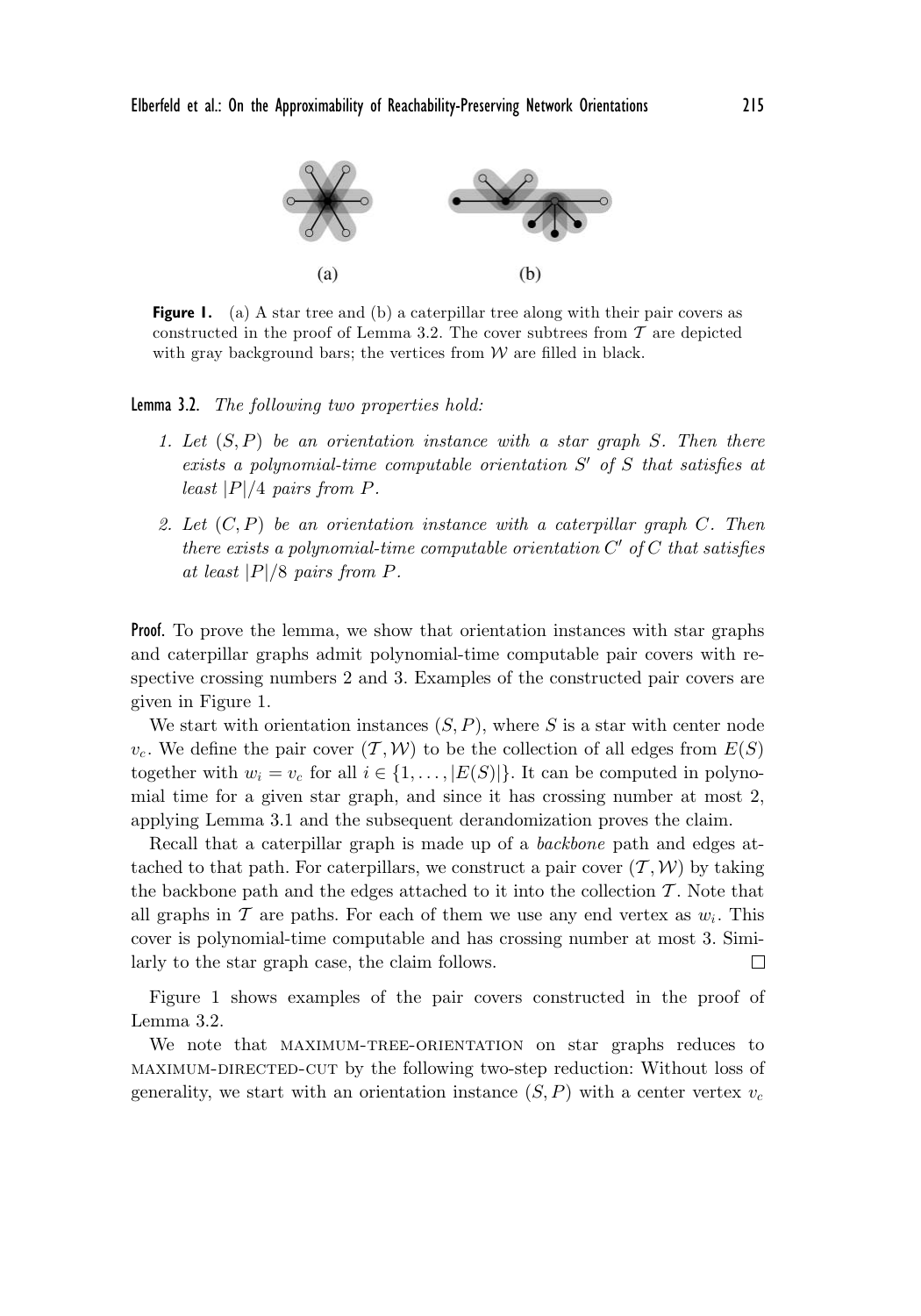where each pair has distinct end vertices. First, consider pairs  $(s, t)$  for which one of s and t equals  $v_c$ . Delete  $(s, t)$  from P, insert a new vertex  $v_{(s,t)}$  into  $V(S)$  that is connected to  $v_c$ , and insert a copy of  $(s, t)$  into P, where the vertex equal to  $v_c$  is replaced by  $v_{(s,t)}$ . This does not change the size of an optimal orientation, and no pair contains the center vertex. Next, consider the new instance  $(S', P')$ from the first step, and construct the graph  $(V(S'), P')$ . Similarly to the proof of Theorem 2.3, every optimal orientation for  $(S', P')$  can be turned into an optimal cut for  $(V(S'), P')$ , and vice versa. It follows that the orientation problem on stars admits a 0.874 approximation using the corresponding approximation algorithm for MAXIMUM-DIRECTED-CUT [Lewin et al. 06].

#### 3.2. Logarithmic Factor Bounds

Lemma 3.3. *Let* (T,P) *be an orientation instance with a tree* T*. There exists an orientation*  $T'$  *of*  $T$  *that satisfies at least*  $|P|/(4 \lceil \log n \rceil)$  *pairs from*  $P$ *.* 

**Proof.** We partition the multiset P into  $\lceil \log n \rceil$  multisets  $P_1, \ldots, P_{\lceil \log n \rceil}$  such that every orientation instance  $(T, P_i)$  admits an orientation satisfying at least  $|P_i|/4$ of the pairs in  $P_i$ . Taking the instance with the largest set  $P_i$  and an orientation that satisfies at least 1/4 of its pairs results in an orientation that satisfies  $1/(4 \lceil \log n \rceil)$  of all pairs.

Let  $v \in V(T)$  be a vertex whose removal breaks the tree into components of size at most  $\lceil |V(T)|/2 \rceil$ ; such a *centroid vertex* always exists in trees and can be found in polynomial time [Frederickson and Johnson 80]. Let  $P_1$  be the pairs from  $P$  with source-to-target paths crossing the vertex  $v$  and consider the orientation instance  $(T, P_1)$ . We construct a pair cover  $(T_1, W_1)$  for  $(T, P_1)$ , where T consists of all subtrees rooted at v, and vertices in  $W$  equal v. This pair cover has crossing number 2. Thus, by Lemma 3.1, there exists an orientation satisfying at least  $1/4$  of the pairs  $P_1$ .

Next, let  $F$  be the forest that arises by deleting  $v$  from  $T$ . Note that the path of every pair from  $P \setminus P_1$  lies completely inside one of the trees from this forest. We consider centroid vertices for all trees of  $F$  and let  $P_2$  be the multiset of pairs from  $P \setminus P_1$  that cross any of these vertices. We use the same construction of pair covers as above for every tree of the forest, and merge the covers to obtain a pair cover with crossing number 2 for the orientation instance  $(T, P_2)$ . It witnesses that there exists an orientation  $T'$  of  $T$  satisfying at least  $1/4$  of the pairs from  $P_2$ . We proceed recursively by breaking  $F$  into subforests using centroid vertices. This produces  $\lceil \log n \rceil$  orientation instances  $(T, P_1), \ldots, (T, P_{\lceil \log n \rceil})$ , each admitting an orientation that satisfies at least 1/4 of its pairs using the same arguments. $\Box$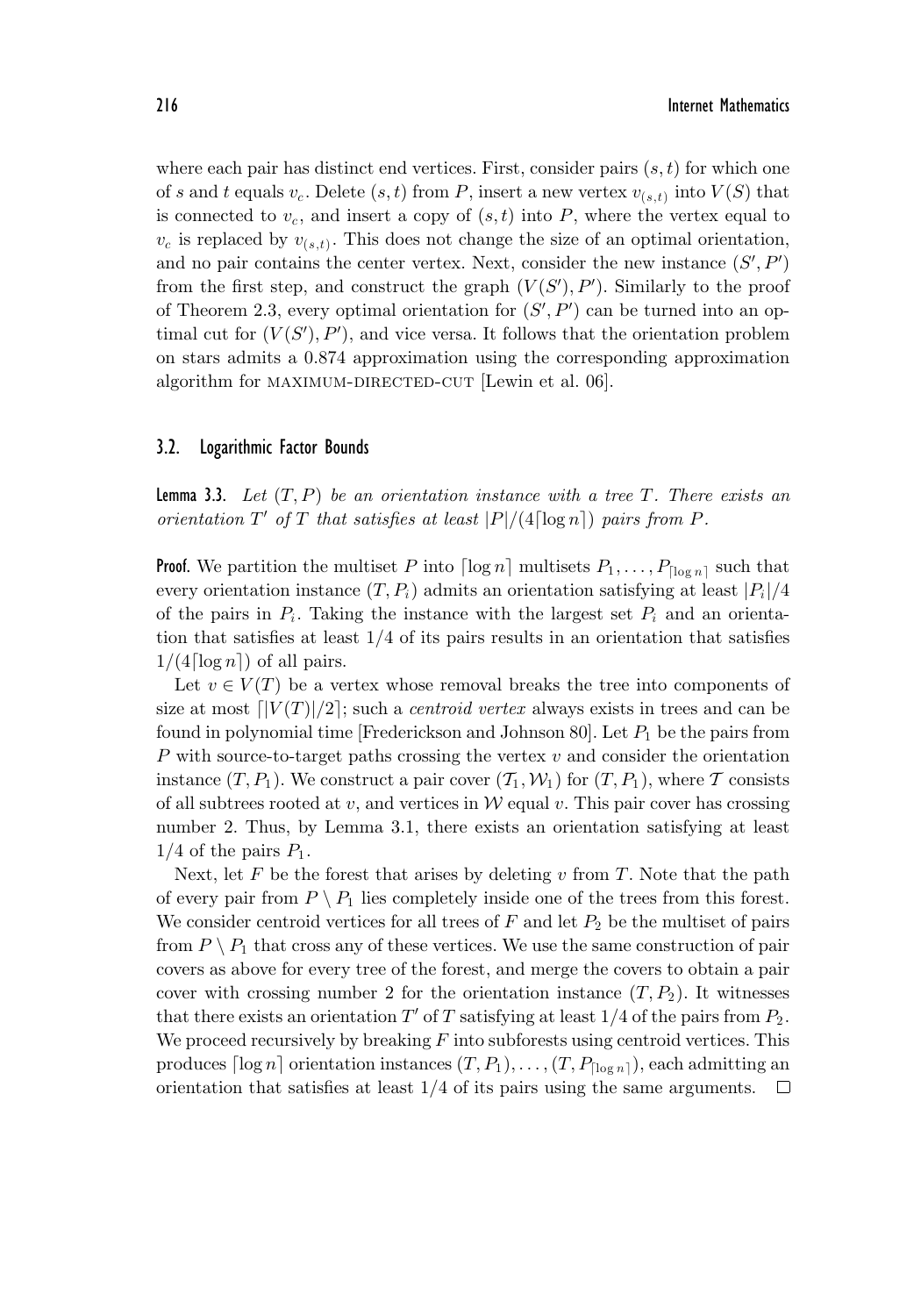The following lemma shows that the logarithmic bound from Lemma 3.3 is tight up to a constant factor. We refer to Section 7 for its proof.

**Lemma 3.4.** *For every*  $r \in \mathbb{N}$ , *there exists an orientation instance*  $(T_r, P_r)$  *with*  $|V(T_r)| = 2^{r+1} - 1$  and  $|P_r| = 2r4^{r-1}$  *such that every orientation of*  $T_r$  *satisfies at most*  $(4^r - 1)/3$  *pairs. This is at most*  $2/(3r)$  *of all pairs, which is logarithmic in the size of*  $T_r^v$ 

## 4. Constant-Factor Approximation for Pairs of Bounded Distance

In this section we consider tree-orientation instances  $(T, P)$  for which the distance between the source and target vertices of each pair is at most a constant  $d \in \mathbb{N}$ . We prove that such instances always admit orientations satisfying at least  $1/(4d)$ of the input.

**Lemma 4.1.** Let  $d \in \mathbb{N}$ . Let  $(T, P)$  be an orientation instance with a tree T such that *for every pair*  $(s, t) \in P$ *, the path from s to t in* T *has length at most* d. Then *there exists an orientation*  $T'$  *of*  $T$  *that satisfies at least*  $|P|/(4d)$  *pairs from*  $P$ *.* 

**Proof.** Choose any vertex  $r \in V(T)$  and consider, for every pair  $(s, t) \in P$ , the unique vertex  $v_{(s,t)}$  from the s-to-t path that has shortest distance to r. We partition the pairs P into d multisets  $P_0, \ldots, P_{d-1}$  as follows: A pair  $(s, t) \in P$ lies in  $P_i$  if and only if  $i \equiv d_{(s,t)} \mod d$ , where  $d_{(s,t)}$  is the distance between r and  $v_{(s,t)}$ . An example instance and its partition are depicted in Figure 2.

We prove that for every orientation instance  $(T, P<sub>i</sub>)$ , there exists an orientation satisfying at least  $|P_i|/4$  pairs. Taking such an orientation for the largest multiset  $P_i$  results in an orientation that satisfies at least  $|P|/(4d)$  pairs. We use Lemma 3.1 and the following pair cover with crossing number 2: For an instance  $(T, P_i)$ , we produce T by splitting T at every vertex v whose distance from r modulo d is i. For every subtree  $T_j$  from  $\mathcal T$ , its vertex  $w_j$  is the vertex from  $V(T_i)$  with lowest distance to r in T. Since the distance between the source and target vertices of each pair is at most d, the path of every pair lies in at most two subtrees from  $\mathcal T$ . Moreover, every pair in  $P_i$  can be satisfied by an orientation with respect to this pair cover: Either it lies completely inside a subtree  $T_i$  and one of its end vertices is  $w_j$ , or it lies in two subtrees  $T_j$  and  $T_k$  with  $w_j = w_k$ .  $\Box$ 

Let  $(T, P)$  be an orientation instance with tree T. The *conflict graph* of  $(T, P)$ , denoted by  $C_{(T,P)}$ , is the undirected graph with vertex set P and an edge between two pairs  $p_1 = (s_1, t_1) \in P$  and  $p_2 = (s_2, t_2) \in P$  if and only if  $p_1$  and  $p_2$  cannot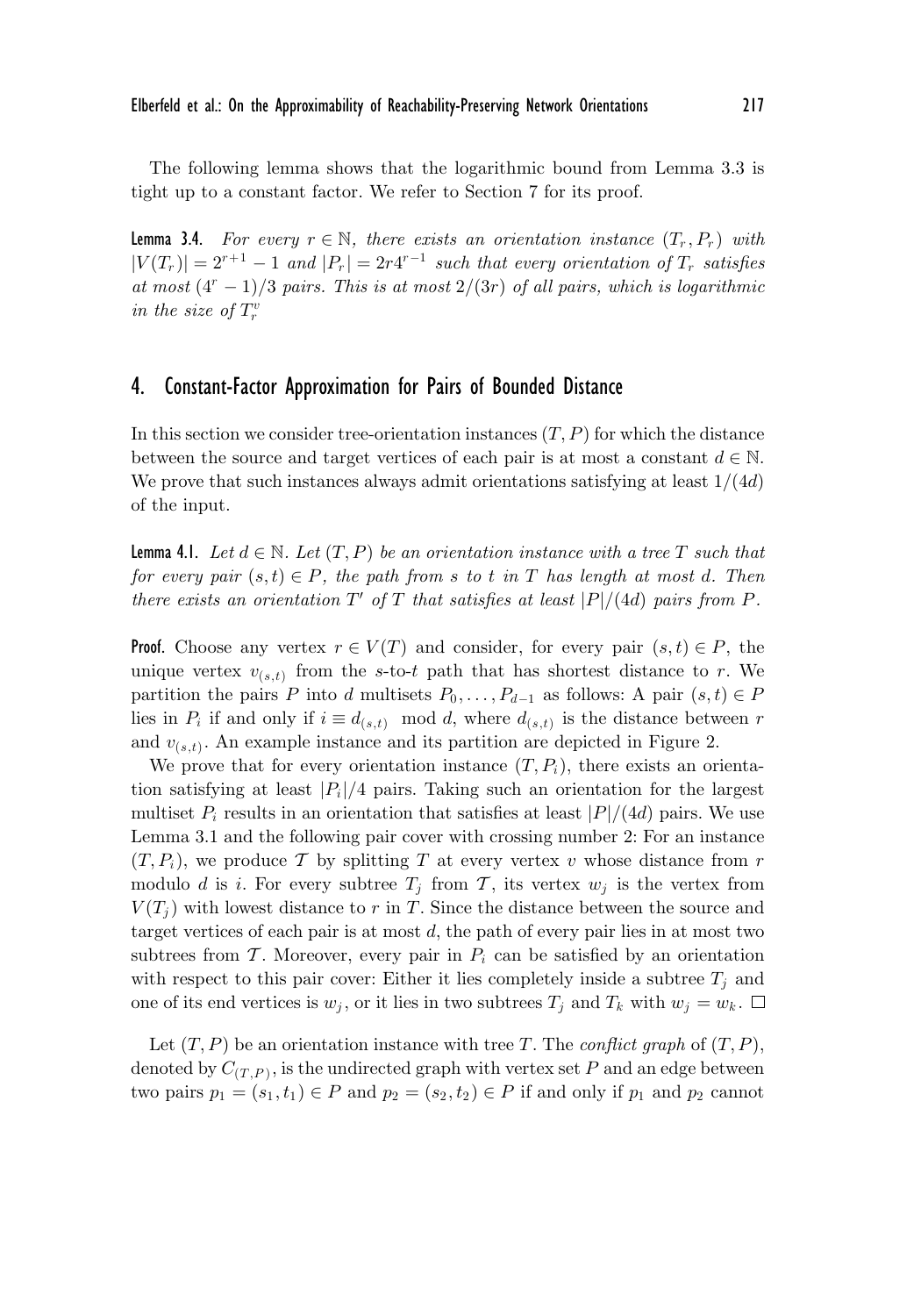

**Figure 2.** An example orientation instance  $(T, P)$  with  $P =$  $\{(s_1,t_1), (s_2,t_2), (s_3,t_3)\}\$ is shown. The construction from the proof of Lemma 4.1 for the depicted root node  $r$  and source-to-target distance 3 partitions  $P$  into  $P_0 = \{(s_1, t_1)\}, P_1 = \emptyset$ , and  $P_2 = \{(s_2, t_2), (s_3, t_3)\}.$  The multiset for a pair  $(s, t)$ is chosen with respect to the vertex  $v_{(s,t)}$  and its distance from r. The distances of the vertices from the root modulo 3 are depicted using different shades of gray.

be satisfied at the same time in any orientation of  $T$ ; equivalently, the path from  $s_1$  to  $t_1$  and the path from  $s_2$  to  $t_2$  use some edge in different directions. We say that  $p_1$  and  $p_2$  are *conflicting* if there is an edge between them in the conflict graph, and *nonconflicting* otherwise. Sets of nonconflicting pairs can be satisfied simultaneously, which implies the following fact:

**Fact 4.2.** Let  $(T, P)$  be an orientation instance with a tree T. For every  $k \in \mathbb{N}$ *there exists an orientation of* T *that satisfies at least* k *pairs from* P *if and only if there exists an independent set of size at least* k in  $C_{(T,P)}$ .

**Theorem 4.3.** *Let*  $d \in \mathbb{N}$ . *There exists a polynomial-time algorithm that approximates its optimum solution to within a factor of* 1/(2d) *for any orientation instance* (T,P) *in which for every pair the length of the path between the source and the target vertex is at most* d*.*

**Proof.** Let OPT be the size of an optimal solution to MAXIMUM-TREE-ORIENTATION for the given orientation instance  $(T, P)$ . The algorithm consists of two steps: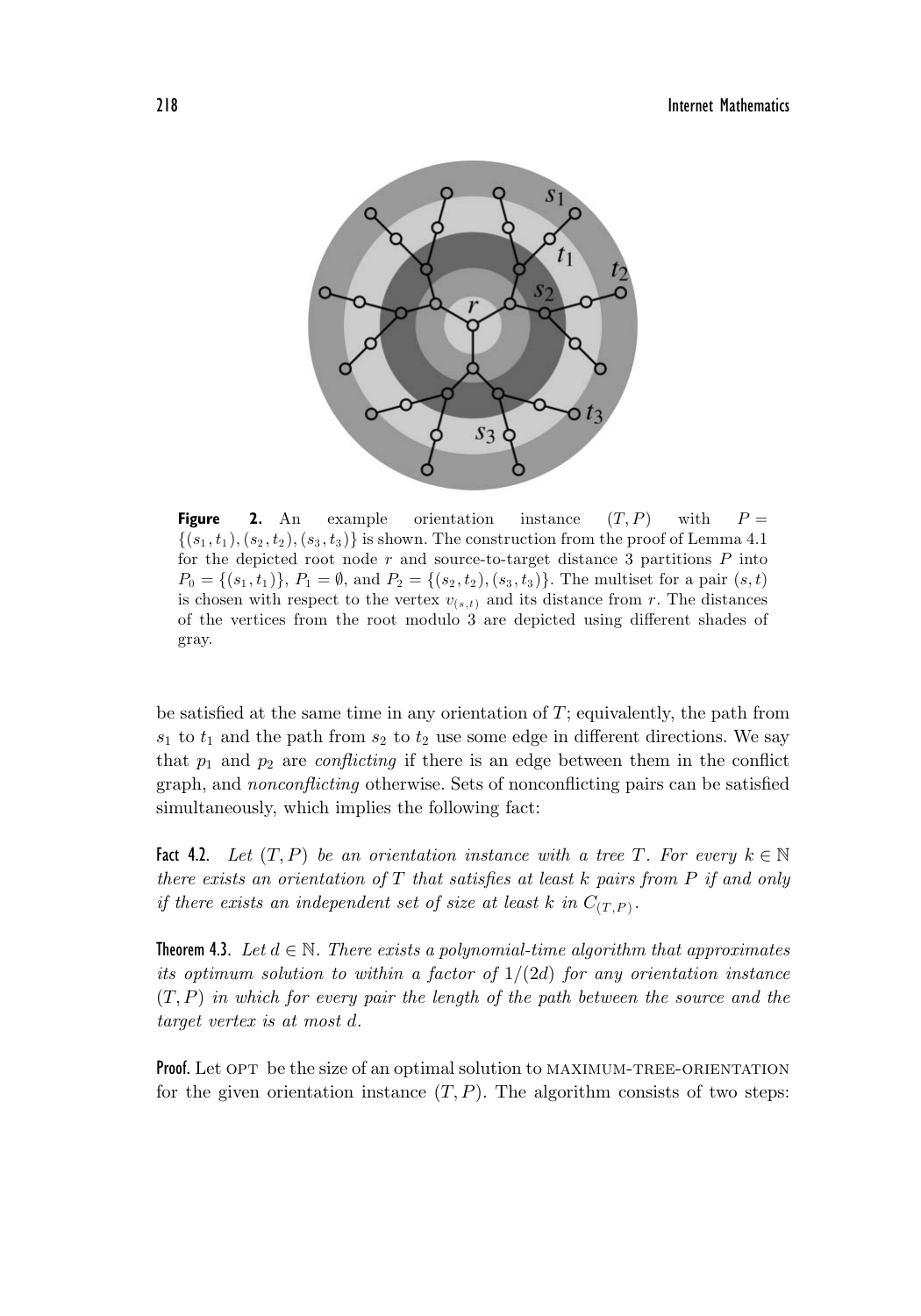First it computes a subset P' of the pairs P with 2·  $\text{OPT}/d \leq |P'|$ . Then it computes an orientation  $T'$  for T satisfying  $|P'|/4$  pairs. As a result, we will satisfy at least  $\text{OPT}/(2d)$  of the pairs.

For the first step of the algorithm, consider a vertex  $r \in V(T)$  and the partition of the pairs P into multisets  $P_0, \ldots, P_{d-1}$  from the proof of Lemma 4.1. Let  $C_{(T,P)}'$ be the graph that arises from the conflict graph  $C_{(T,P)}$  of  $(T,P)$  by deleting all edges between pairs  $(s_i, t_i)$  and  $(s_j, t_j)$  with  $v_{(s_i, t_i)} = v_{(s_i, t_i)}$ . Two pairs  $(s_i, t_i)$ and  $(s_j, t_j)$  from the same set  $P_i$  have the same vertex  $v_{(s_i, t_i)} = v_{(s_i, t_j)}$  or else their paths do not overlap. Thus, the partition  $P_0, \ldots, P_{d-1}$  is a valid coloring with d colors of  $C'_{(s,t)}$ . For graphs with colorings of d colors, we can use an algorithm from [Hochbaum 83] that computes an independent set whose size approximates the size of a maximum independent set to within a factor of  $2/d$ in time  $O(nm \log n)$ , where  $n = |P|$  and  $m \leq |P|^2$  are the numbers of vertices and edges in the considered graph. Let  $P'$  be such a set for  $C'_{(s,t)}$ . Since  $C'_{(s,t)}$  is a subgraph of  $C_{(s,t)}$ , we have  $2 \cdot \text{OPT}/d \leq |P'|$ .

For the second step consider the partition  $P'_0, \ldots, P'_{d-1}$  with  $P'_i = P_i \cap P'$  of P'. Similarly to the proof of Lemma 4.1, we compute an orientation that satisfies 1/4 of the pairs for every orientation instance  $(T, P'_i)$ , but this time we are not limited to using only the orientation of a single instance. Since  $P'$  is an independent set, there are no conflicts between pairs from different sets  $P'_i$  and  $P'_j$ . Thus, we are able to merge the orientations for the instances  $(T, P_i')$  into an orientation that satisfies at most  $1/4$  of all pairs from  $P'$ . Altogether, this results in a set of satisfied pairs of size at least  $\text{OPT}/(2d)$ .  $\Box$ 

# 5. Sublogarithmic Factor Approximation

In this section, we devise a deterministic algorithm that achieves a sublogarithmic approximation guarantee of  $\Omega(\log \log n / \log n)$  for MAXIMUM-TREEorientation. Since general instances reduce to tree instances in an approximation-preserving manner, this leads to the same approximation ratio for the general problem maximum-graph-orientation.

The algorithm first partitions the input pairs P into  $\Omega(\log \log n / \log n)$  multisets  $P_i$ . For each orientation instance  $(T, P_i)$ , it computes an orientation that satisfies a constant fraction of the optimal number of satisfiable pairs. Consequently, the above-mentioned approximation ratio follows by picking, out of the set of all the computed orientations, the one that satisfies the maximum number of pairs. Below we describe the partition and orientation steps in detail.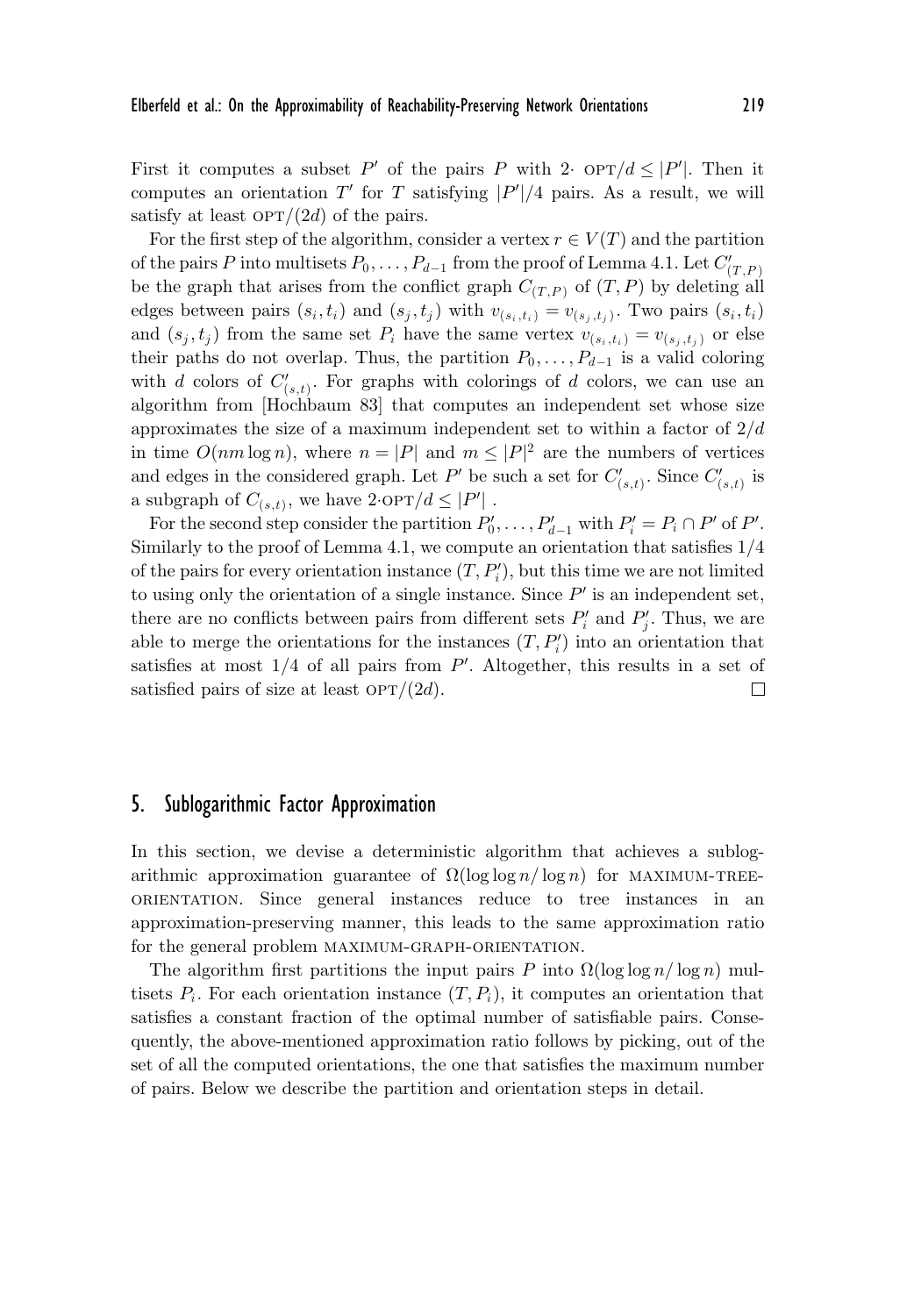#### 5.1. Pair Partitioning

The process by which we partition the pairs is a modification of the centroid decomposition used in the proof of Lemma 3.3. Specifically, we will use a decomposition that splits a tree into  $k = \lceil \log n \rceil$  subtrees of almost the same size, formalized by the concept of an almost-balanced decomposition: Let  $T = (V, E)$ be a tree. An *almost-balanced* k*-decomposition* of T is a partition of T into k edgedisjoint subtrees  $T_1, \ldots, T_k$  such that each subtree contains between  $|E|/(3k)$  and  $3|E|/k$  edges and the number of vertices shared by at least two subtrees is at most k. In [Gamzu and Segev 10], the authors showed that for every tree T and integer  $k \leq |E(T)|$  there exists an almost-balanced k-decomposition for T, and that such a decomposition can be computed in polynomial time.

The partition of the pairs corresponds to a recursive decomposition of the input tree T. Let  $\mathcal{T}_1 = \{T_1, \ldots, T_k\}$  be an almost-balanced k-decomposition of T. We say that a decomposition *separates* a pair  $(s_i, t_i)$  when its end vertices reside in different subtrees of the decomposition (see Figure 3 for an example). The first multiset of pairs,  $P_1$ , consists of all pairs separated by  $\mathcal{T}_1$ . To partition the remaining set of pairs,  $P \setminus P_1$ , we recursively apply the previously described procedure with respect to the collection of subtrees in  $\mathcal{T}_1$ . Specifically, in the second level of the recursion, an almost-balanced k-decomposition is computed in each of the subtrees  $T_1, \ldots, T_k$  to obtain a set  $\mathcal{T}_2$  comprising  $k^2$  subtrees. The second multiset of pairs,  $P_2$ , consists of all pairs from  $P \setminus P_1$  that are separated by  $\mathcal{T}_2$ . The remaining multisets  $P_3, P_4, \ldots$  are defined in a similar manner. The recursive process ends as soon as we arrive at a subtree whose number of edges is strictly at most  $k$ . In this case, we use the decomposition that breaks a tree into its individual edges.

For  $k = \lceil \log n \rceil$ , the overall number of levels in the recursion, or equivalently, the number of pair multisets, is  $O(\log_k n) = O(\log n / \log \log n)$ .

#### 5.2. A Constant-Factor Approximation for a Single Part

Notice that a multiset of pairs, say  $P_{\ell}$ , generally consists of several subsets of pairs, each created when different subtrees in  $\mathcal{T}_{\ell-1}$  are partitioned by the decomposition  $\mathcal{T}_{\ell}$ . More specifically, assuming that the subtrees in  $\mathcal{T}_{\ell-1}$  are  $T_1, T_2, \ldots$ , the class  $P_{\ell}$  can be written as the disjoint union of  $P_{\ell}^1, P_{\ell}^2, \ldots$ , where  $P_{\ell}^j$  is the set of pairs that are first separated when  $T_j$  is partitioned. Recall that the path of any pair separated by some subtree decomposition must be contained in that subtree (otherwise, this pair would have been separated in previous recursion steps). This observation implies that it is sufficient to compute an orientation for a single subtree decomposition and its induced set of separated pairs. Given a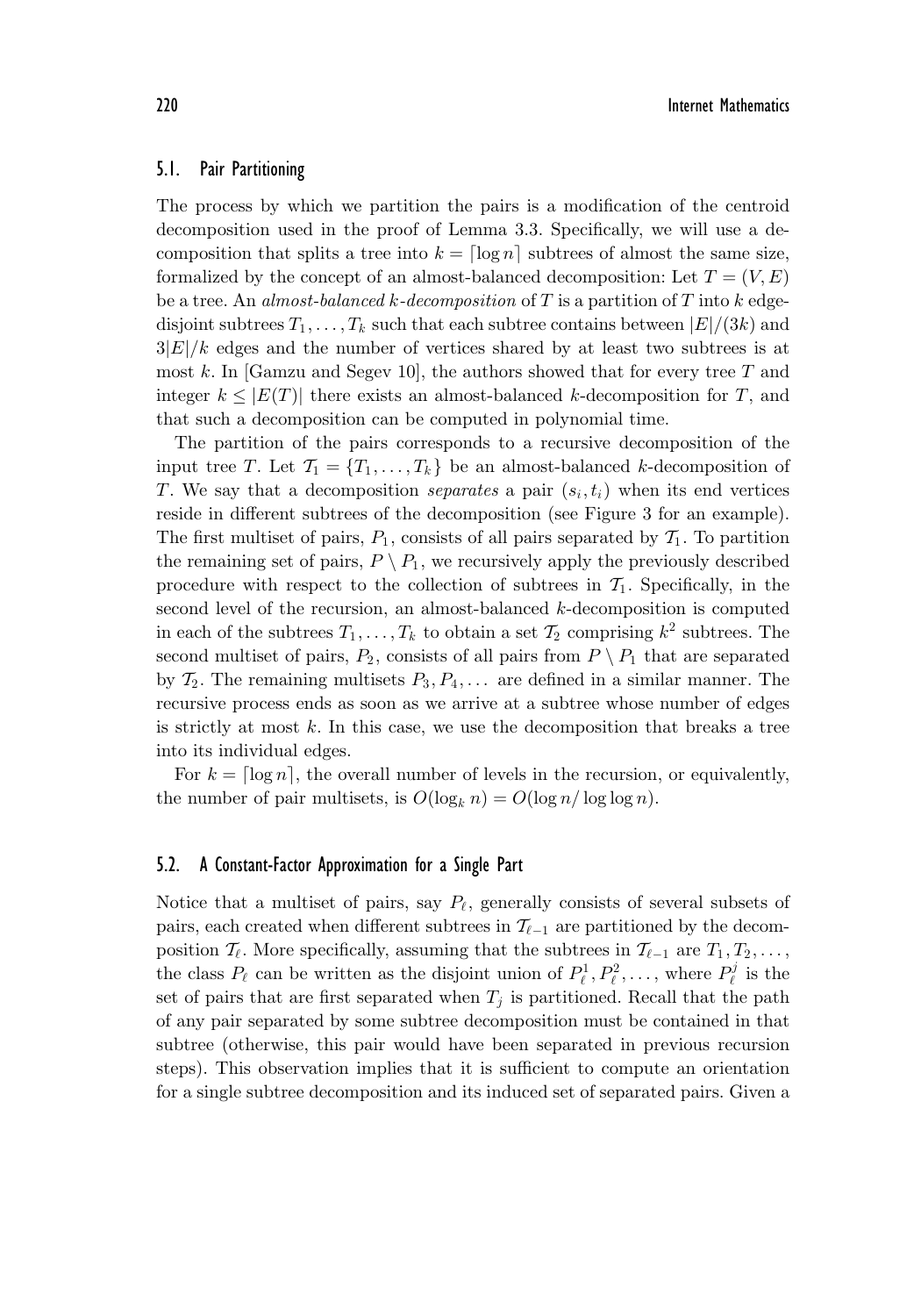

**Figure 3.** This example shows a tree  $T = (V, E)$  with 32 edges and an almostbalanced 7-decomposition for it. The seven subtrees of the decomposition are highlighted with gray backgrounds; the five border vertices (see below) are filled in black. The number of edges in the subtrees varies between 3 and 7; this satisfies the lower bound  $|E|/3k = 32/21 \leq 3$  and upper bound  $3|E|/k = 96/7 \geq 7$ for the number of edges that are allowed in the trees of almost-balanced 7 decompositions. The pairs  $(s_1, t_1)$  and  $(s_2, t_2)$  are separated by the decomposition, while the pair  $(s_3, t_3)$  is not separated.

polynomial-time algorithm that computes such an orientation, one can apply it to each of the subtree decompositions in the same recursion level. The resulting orientations of edge-disjoint subtrees define an orientation for the whole input tree, satisfying at least as many pairs as the overall number of pairs satisfied in all individual subtrees.

In what follows, we focus our attention on a single decomposition and devise a randomized algorithm that computes an orientation that satisfies, in expectation, a constant fraction of the optimal number of satisfiable pairs for this decomposition. Formally, an instance of the problem in question consists of a tree  $T = (V, E)$  and a partition  $\mathcal{T} = \{T_1, \ldots, T_k\}$  of this tree into k edge-disjoint subtrees, where  $k \leq \lceil \log n \rceil$ , and the number of vertices shared by at least two subtrees is less than  $k$ . In addition, we are given a multiset  $P$  of pairs that are separated by the decomposition  $\mathcal{T}$ .

We need the following notation (exemplified in Figure 4). Let  $OPT$  denote the number of satisfied pairs in some fixed optimal orientation of T. Let  $V_B \subseteq V$  be the set of *border vertices* of  $\mathcal{T}$ , that is, the set of vertices that are shared by at least two subtrees in T. Moreover, let  $S \subseteq T$  be the *skeleton* of T, namely, the minimal subtree spanned by all border vertices. Note that this subtree consists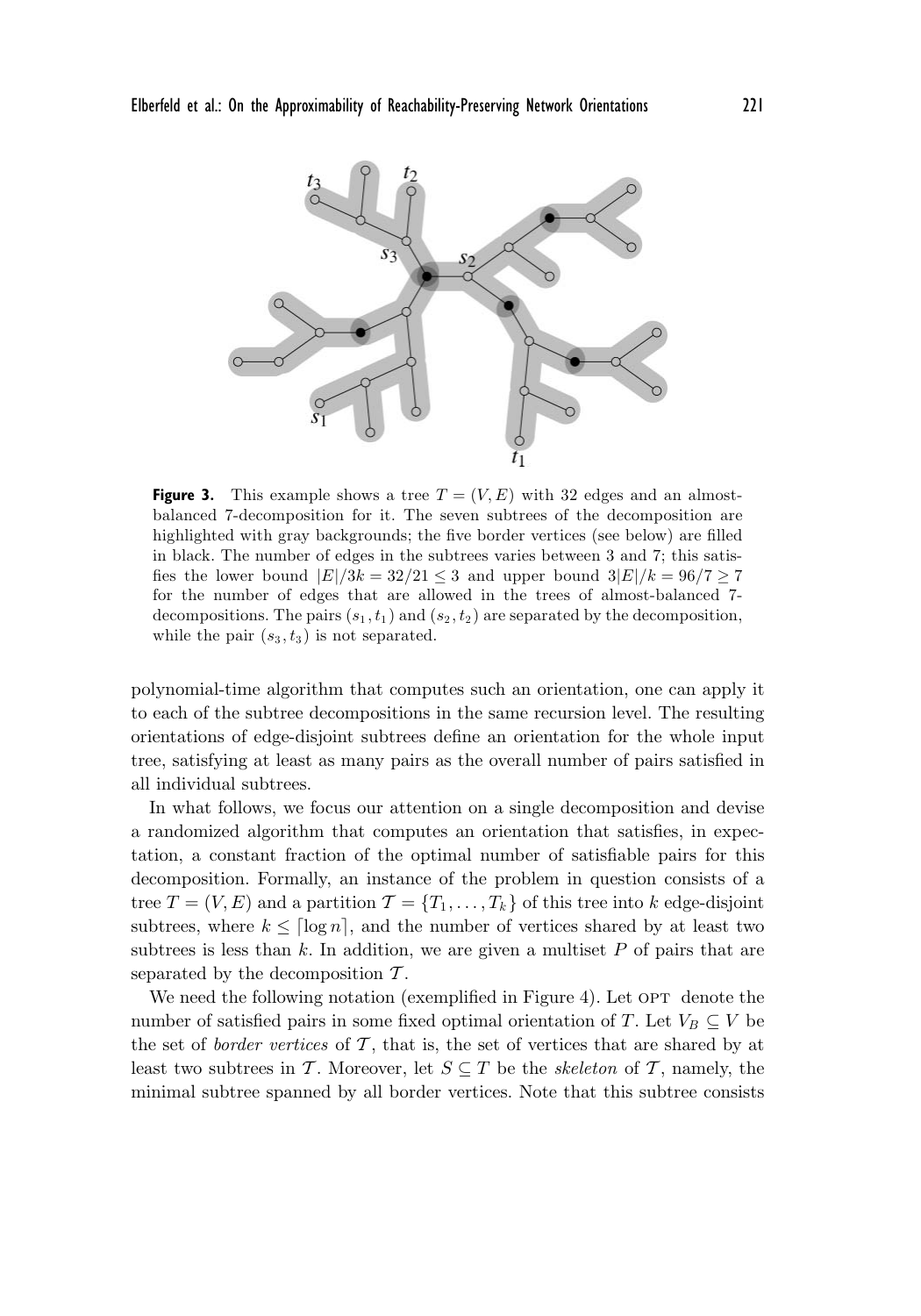222 Internet Mathematics



**Figure 4.** An almost-balanced 5-decomposition. Black vertices are border vertices, gray vertices are junction vertices, and the gray areas make up the skeleton of the decomposition.

of the union of paths connecting any two vertices in  $V_B$ . Finally, let  $V_J \subseteq V$  be the set of *junction vertices*, defined as nonborder skeleton vertices with degree at least 3 (counting only skeleton edges).

We are now ready to present the orientation algorithm. Our algorithm consists of two phases: *segment guessing*, in which the optimal direction state of disjoint subpaths of the skeleton is attained, followed by *randomized assignment*, in which individual edges are assigned a direction.

Segment guessing Let us name the vertex set  $V_B \cup V_J$  the *core* of the skeleton S. One can verify that  $|V_B \cup V_J| < 2k$ , since  $|V_J| < |V_B| < k$ . We now partition the skeleton into a collection  $\Sigma(S)$  of edge-disjoint paths, which are referred to as *segments*. Each such segment is a subpath of S whose endpoints are core vertices, but its interior traverses only noncore vertices. Clearly,  $|\Sigma(S)| = |V_B \cup V_J| - 1$ 2k.

We now argue that one could obtain in polynomial time the direction state that the optimal orientation induces on each segment  $\sigma \in \Sigma(S)$  *simultaneously* for all segments. To this end, notice that any skeleton segment  $\sigma = \langle v_1, v_2, \ldots, v_\ell \rangle$ may be in one of three possible direction states:

- Right direction: all edges are consistently directed from  $v_1$  toward  $v_\ell$ , which means that  $v_1 \rightarrow v_2, v_2 \rightarrow v_3, \ldots, v_{\ell-1} \rightarrow v_{\ell}$ .
- Left direction: all edges are consistently directed from  $v_{\ell}$  toward  $v_1$ , namely,  $v_1 \leftarrow v_2, v_2 \leftarrow v_3, \ldots, v_{\ell-1} \leftarrow v_{\ell}.$
- *Mixed direction*: the direction of segment edges is inconsistent.

These definitions imply that the total number of segment direction states to be examined is of polynomial size, since  $3^{\vert \Sigma(S) \vert} < 3^{2k} \leq 3^{2\lceil \log n \rceil} = O(n^{2 \cdot \log 3})$ . As a consequence, we may assume without loss of generality that the set of direction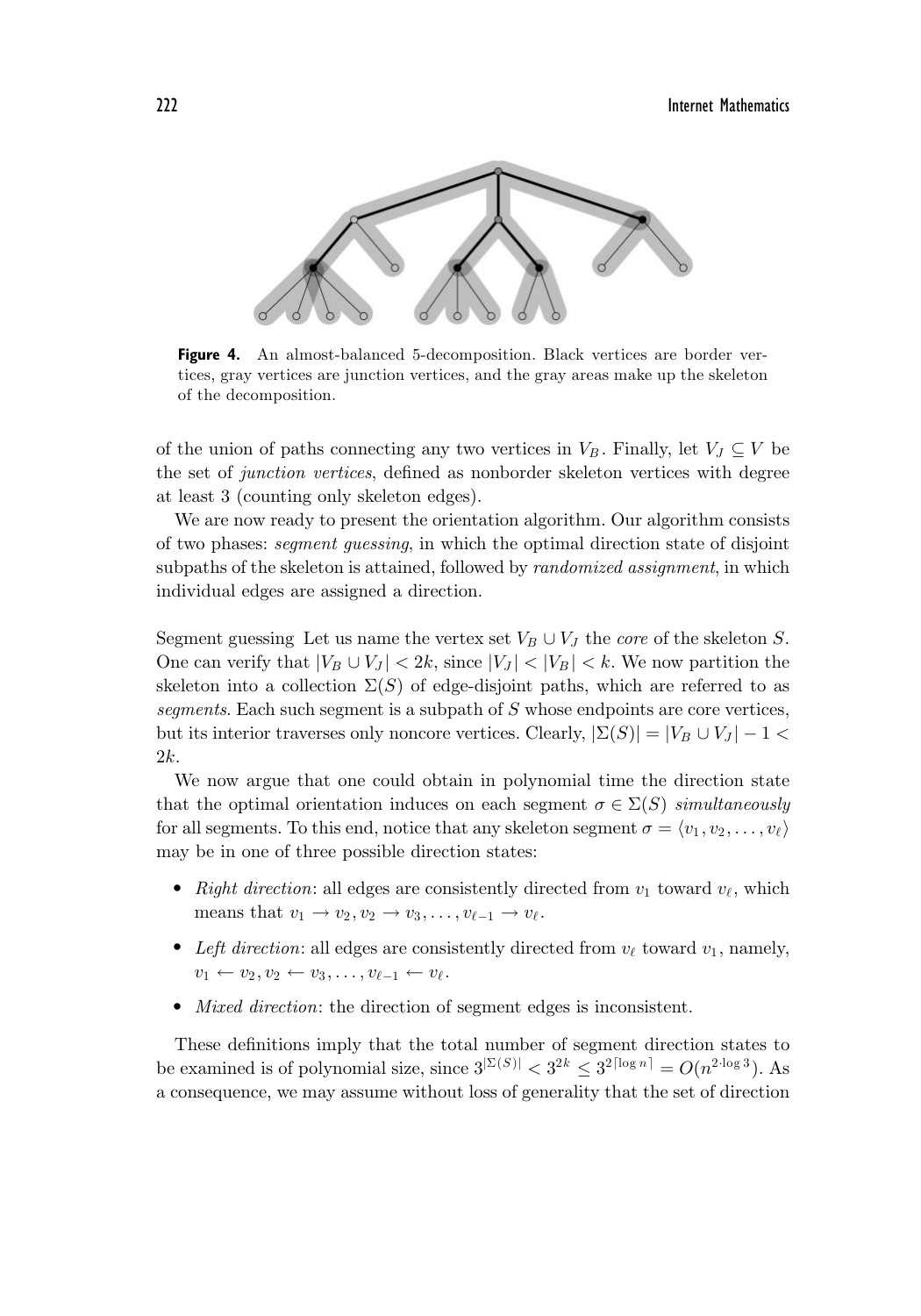

**Figure 5.** (a) An orientation of a sender subtree, where the thick edges are part of the skeleton. (b) A partition of a pair path into five parts.

states induced by the optimal orientation on all the segments of  $\Sigma(S)$  is known in advance. This assumption can be enforced by enumerating over all  $O(n^{2 \cdot \log 3})$ possible segment direction states.

Randomized assignment. The goal of this phase is to orient the graph while making sure that the edge directions respect the outcome of the segment-guessing phase. For this purpose, we begin by considering skeleton segments that have a consistent direction—namely, segments in either right or left direction states—and assign all the edges in these segments their implied direction. The assignment procedure involves two randomized assignment steps: (1) Each segment in a mixed direction state is assigned, independently and uniformly at random, a right or left direction. All segment edges are oriented according to the chosen direction. (2) Each of the decomposition subtrees  $T_1, \ldots, T_k$  is assigned, independently and uniformly at random, the role of a *sender* or a *receiver*. All the nonskeleton edges of each sender subtree are oriented toward the skeleton (in its simplest form, when the subtree contains a single border vertex, all edges are oriented toward that vertex). In contrast, all the nonskeleton edges of each receiver subtree are oriented away from the skeleton. We refer the reader to the example in Figure 5(a).

We turn now to proving that the expected number of satisfied pairs is within a constant factor of optimal, as formally stated in the following claim.

#### **Claim 5.1.** *The resulting orientation satisfies at least OPT/16 pairs in expectation.*

Proof. Recall that we have previously assumed the endpoints of each pair to reside in different subtrees of the decomposition  $\mathcal T$ . In particular, this implies that each pair path must traverse at least one border (core) vertex. For this reason, as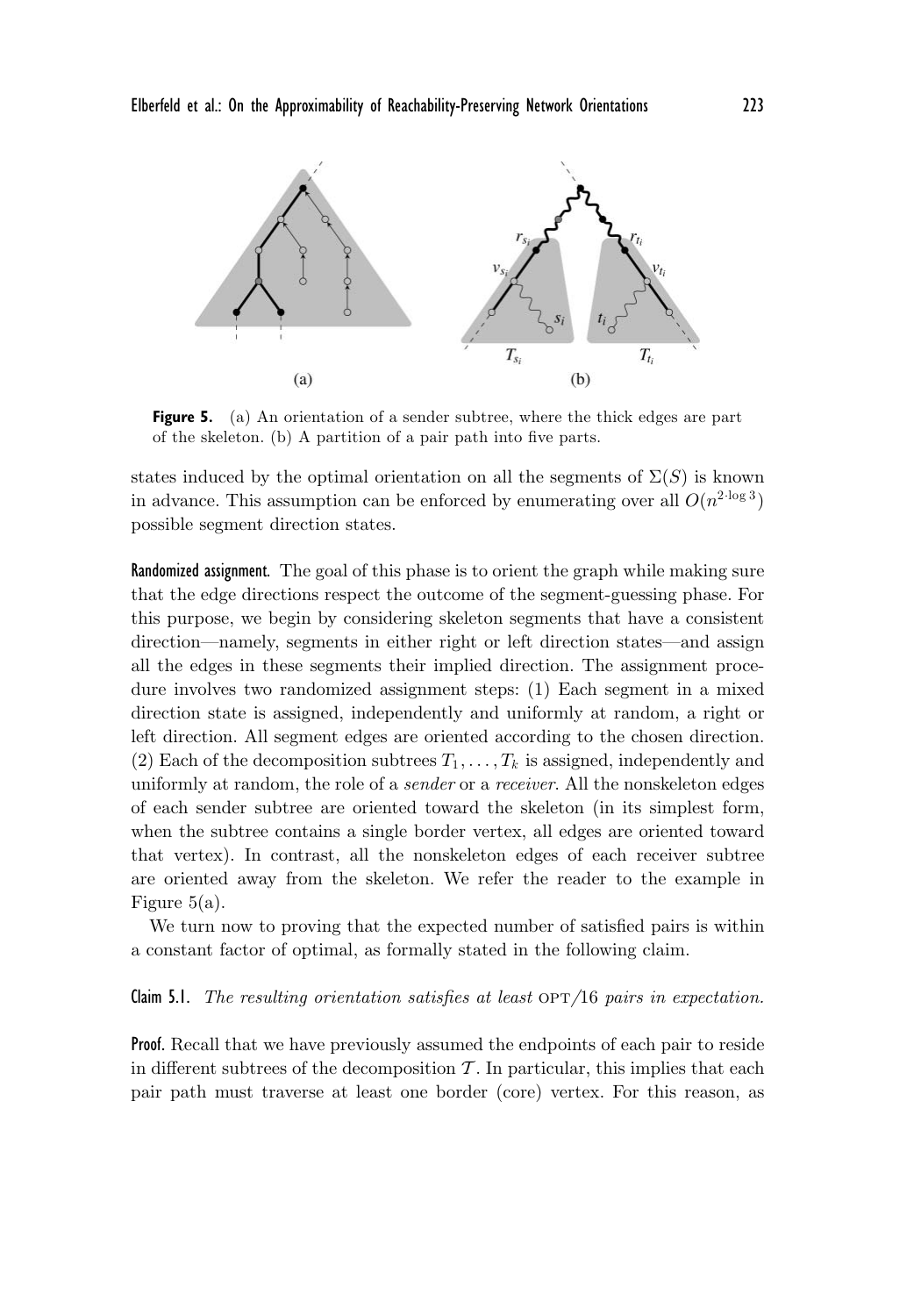224 Internet Mathematics

shown in Figure 5(b), we can divide each pair path, with endpoints  $s_i$  and  $t_i$ , into five (some possibly empty) parts: (1) a subpath between  $s_i$  and its closest skeleton vertex  $v_{s_i}$ ; (2) a subpath, along a partial skeleton segment, between  $v_{s_i}$ and its closest core vertex  $r_{s_i}$ ; (3) a subpath between  $t_i$  and its closest skeleton vertex  $v_{t_i}$ ; (4) a subpath, along a partial skeleton segment, between  $v_{t_i}$  and its closest core vertex  $r_{t_i}$ ; (5) a subpath between  $r_{s_i}$  and  $r_{t_i}$ , along a sequence of complete skeleton segments.

With these definitions in mind, let us focus on some pair  $(s_i, t_i)$  that is satisfied in the optimal orientation. We now argue that with probability at least 1/16, this pair is satisfied in the random orientation constructed by the algorithm. Consequently, by linearity of expectation, the overall expected number of satisfied pairs is  $\text{OPT}/16$ . The key observation we make to establish this argument is that all the segments along the subpath between  $r_{s_i}$  and  $r_{t_i}$  must have a consistent direction in the optimal orientation; otherwise, this pair would not have been satisfied. Accordingly, we may assume that our algorithm assigned the same direction to all the edges in these segments. Now notice that the pair under consideration is satisfied if the following four probabilistic events occur: (1) the edges in the subpath between  $s_i$  and  $v_{s_i}$  are oriented toward  $v_{s_i}$ ; (2) the edges in the subpath between  $v_{s_i}$  and  $r_{s_i}$  are oriented toward  $r_{s_i}$ ; (3) the edges in the subpath between  $v_{t_i}$  and  $r_{t_i}$  are oriented toward  $v_{t_i}$ ; and (4) the edges in the subpath between  $t_i$  and  $v_{t_i}$  are oriented toward  $t_i$ . One can validate that these four events are independent, and that each one of them occurs with probability of at least  $1/2$ . For example, the edges in the subpath between  $s_i$  and  $v_{s_i}$  are oriented toward  $v_{s_i}$  if the underlying subtree  $T_{s_i}$  is selected as a sender. As a result, the probability that pair  $i$  is satisfied in the random orientation is at least 1/16. □

Derandomization. The extent to which we utilize randomization is limited; its purpose is to make the presentation of our algorithm simpler. Each segment in a mixed direction state is randomly assigned one of two possible directions, resulting in at most  $2^{\vert \Sigma(S) \vert} < 2^{2k} \leq 2^{2\lceil \log n \rceil} = O(n^2)$  possibilities. Each decomposition subtree is randomly assigned one of two possible roles, resulting in at most  $2^k \leq 2^{\lceil \log n \rceil} =$  $O(n)$  possibilities. To obtain a deterministic polynomial-time algorithm, we can construct the whole space of possible assignments.

In summary, we obtain the following theorem:

Theorem 5.2. *There exists a polynomial-time algorithm that approximates* MAXIMUM-TREE-ORIENTATION *to within a factor of*  $\Omega(\log \log n / \log n)$  *on* n*vertex trees.*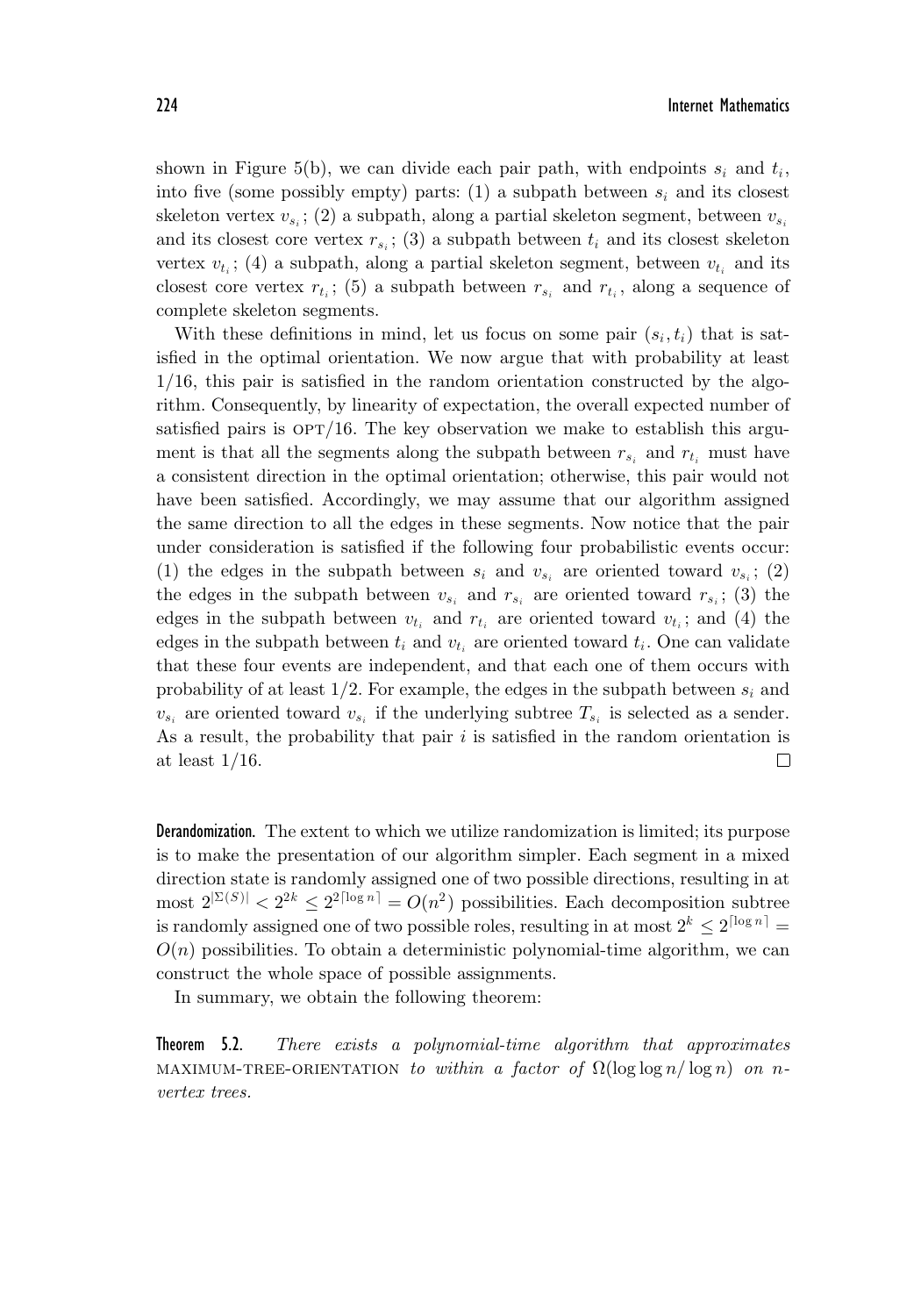Theorem 5.2 and Lemma 2.2 imply the same approximation bound for the problem on general graphs:

Corollary 5.3. *There exists a polynomial-time algorithm that approximates* MAXIMUM-GRAPH-ORIENTATION *to within a factor of*  $\Omega(\log \log n / \log n)$  *on* n*vertex graphs.*

## 6. Conclusions

In this paper we studied the complexity and approximability of the maximumgraph-orientation problem. We showed that this problem is NP-hard to approximate to within a factor of  $12/13$ . On the positive side, we provided an  $\Omega(\log \log n / \log n)$ -approximation algorithm for the problem. In addition, we provided insights into the combinatorial structure of the problem, showing that every orientation instance admits an orientation that satisfies at most  $1/(4 \lceil \log n \rceil)$  of its pairs, and that this bound is tight up to a constant factor. We also designed constant-factor approximation algorithms for restricted variants of the problem in which the instance can be decomposed by restricted covers, including star graphs, caterpillars, and graphs in which the distances between the source and target vertices of every pair are bounded.

There are several directions for future research: One direction is to close the gap between our approximation and hardness-of-approximation results. Another direction is to develop algorithms that work on instances in which some of the graph's edges are predirected. This problem is motivated by biological scenarios in which the directions of some of the edges are known, such as for protein–DNA interaction and kinase–substrate interactions. We recently developed a polynomial integer linear programming formulation for the problem and showed that the resulting orientations are much more in line with current biological knowledge compared to orientations that ignore the preset directions [Silverbush et al. 11]. We also proved a sublinear approximation ratio for this problem [Elberfeld et al. 11]. It is open whether this ratio can be improved. A third research direction is to understand the structure of real-world instances and exploit it for algorithms solving the NP-complete orientation problem rapidly in practice. A recent work in this direction, [Dorn et al. 11], determines the values of many structural parameters for different PPI networks and studies the complexity of the orientation problem when parameterized by them.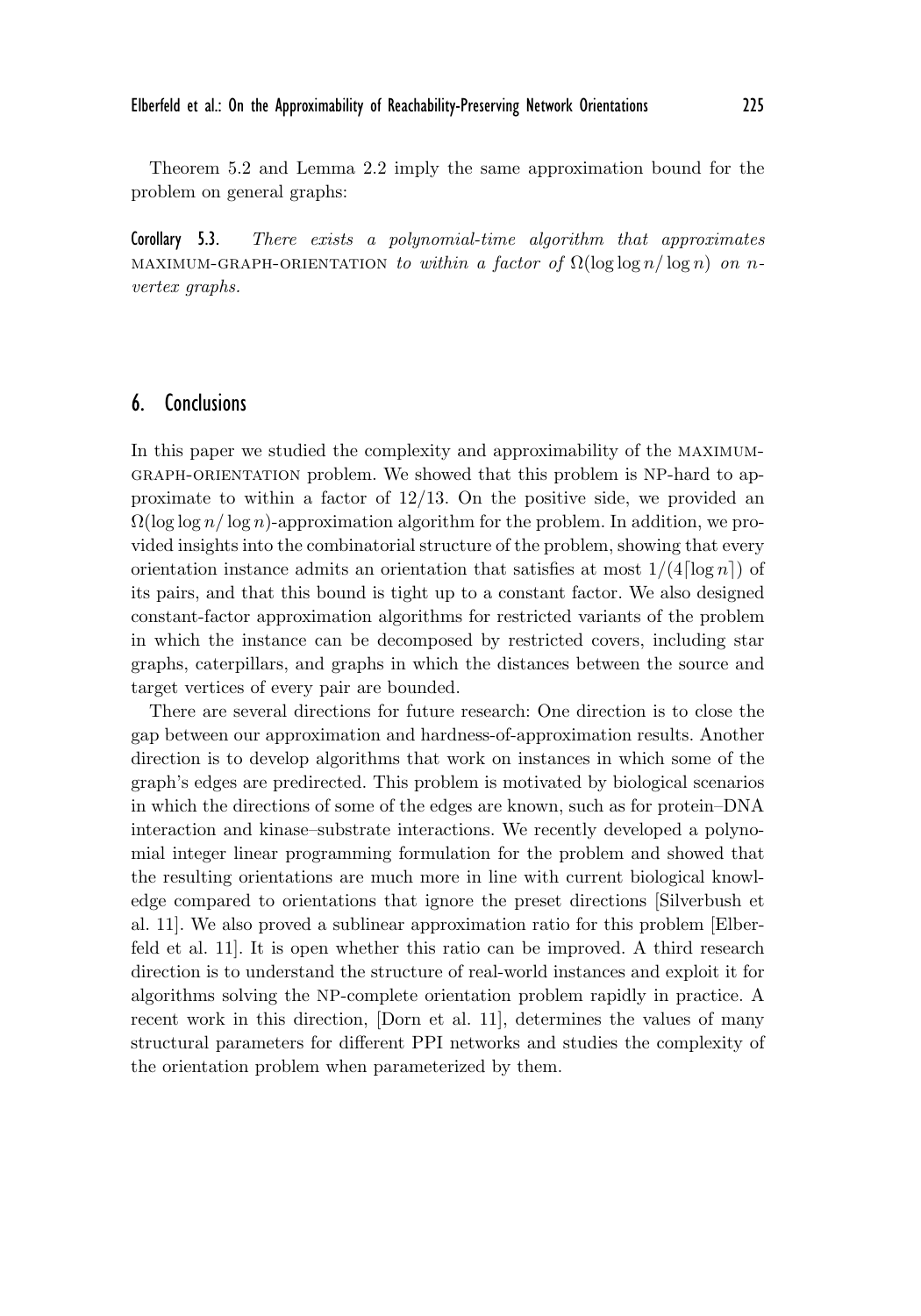## 7. Appendix: Proof of Lemma 3.4

**Proof.** Let  $r \in \mathbb{N}$ . The orientation instance  $(T_r, P_r)$  consists of an undirected rooted complete binary tree with depth  $r$  and the following multiset of pairs: For every ordered pair  $(v, w)$  of distinct leaves in  $T_r$  we insert  $2^{(2r-d(v,w))/2}$  copies of the pair  $(v, w)$  into  $P_r$ , where  $d(v, w)$  is the distance between v and w. Figure 6 shows an example of this orientation instance.

Let  $OPT(r)$  denote the maximum number of satisfied pairs from  $P_r$  in any orientation of  $T_r$ . Let  $\text{OPT}(r, k)$  denote the maximum number of satisfied pairs from  $P_r$  in orientations for which the root can be reached from exactly k leaves. Due to the definition of the pairs, this is equivalent to saying that there exist exactly  $k$  leaves that are reachable from the root: If we flip all edge orientations, then a pair  $(v, w)$  is satisfied if and only if the pair  $(w, v)$  was satisfied before. Thus, flipping all edge orientations does not change the number of satisfied pairs. By definition, we have  $\text{OPT}(r) = \max_{0 \leq k \leq 2^r} \text{OPT}(r, k)$ .

The main technical arguments of this proof are encapsulated in the following claim. For  $k \geq 1$ , define  $g(k) = 2^{\lfloor \log k \rfloor}$ , the largest power of two that is at most k. We claim that for every  $r \geq 1$  and  $k \geq 0$ , we have

$$
opt(r,k) = \begin{cases} \frac{4^r + 2g(k)^2}{3} - g(k)k & \text{if } k \ge 1, \\ \frac{4^r - 4}{3} & \text{if } k = 0. \end{cases}
$$

Once the claim is proven, we know that  $\text{OPT}(r, k)$  is maximized for  $k =$ 1, since  $\text{OPT}(r, k)$  is monotone decreasing in k, starting from  $k \geq 1$ . Thus  $\text{OPT}(r) = \text{OPT}(r, 1) = (4^r - 1)/3$ . An example of an optimal orientation for which exactly one leaf has a path to the root is shown in Figure 6(b).

We prove the claim by induction over r. For  $r = 1$ , we have  $T_1 = e^{i\phi}$ , and by checking all four orientations for this tree, we can see that the claim holds for all k. We assume that the claim holds for some  $r \geq 1$  and all k, and prove that is also holds for  $r + 1$  and all k.

Before we proceed with the proof, we will make a short break for a technical observation that is enabled by the induction hypothesis and used later on. We define  $(r, k) = \text{OPT}(r, k) - \text{OPT}(r, k + 1)$ , which is the change of the number of satisfied pairs in optimal orientations if we require that one more leaf has a path to the root. So far,  $g(k)$  is defined only for  $k \geq 1$ . We extend its definition to  $g(0) = -1$  and show that  $(r, k) = g(k)$  for all  $k \geq 0$ . For  $k = 0$ , we have

$$
(r,0) = (r,0) - (r,1) = \frac{4^r - 4}{3} - \frac{4^r - 1}{3} = -1.
$$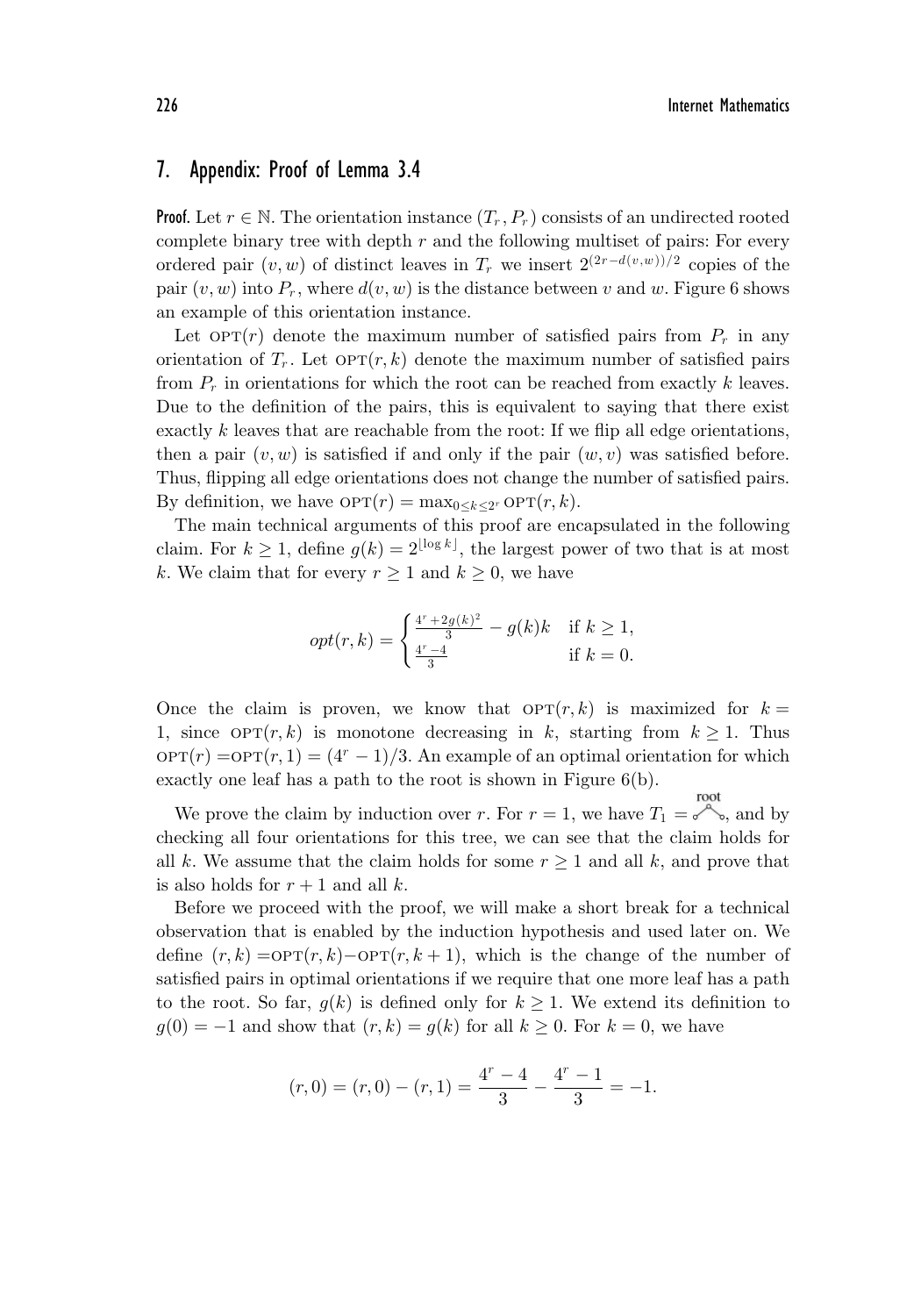



Figure 6. (a) The orientation instance constructed in the proof of Lemma 3.4 is shown for  $r = 3$ . The tree  $T_3$  is drawn with solid edges; it has  $2^4 - 1$  vertices. The pairs from  $P_3$  are grouped into pairs having the same end vertices (though not necessarily the same source and target vertices); every group is depicted by a gray bidirectional path that connects the two end vertices. The number of ordered combinations of two leaves whose pairs cross the root is  $2 \cdot 4^2$ ;  $4^2$  combinations with first vertex on the left and second vertex on the right side. In  $P_3$  there is exactly one copy for each of these pairs, and thus the number of pairs in  $P_3$  that cross the root is  $2 \cdot 4^2$ . All leaf combinations whose pairs do not cross the root but instead cross a vertex one level beneath appear twice in  $P_3$ . In total, the corresponding number of pairs is  $2 \cdot 4^2$ . The same holds if we go down one level further, where all leaf combinations appear four times as pairs in  $P_3$ . In total, the number of pairs in  $P_3$  is  $3 \cdot 2 \cdot 4^2$ . (b) An optimal orientation T' of  $T_r$  that satisfies  $1 + 4 + 16 = (4^3 - 1)/3$  pairs. The pattern of edge orientations in this example (for every vertex, one child edge is oriented upward, and the other child edge is oriented downward) can be generalized to construct optimal orientations for every orientation instance  $(T_r, P_r)$ .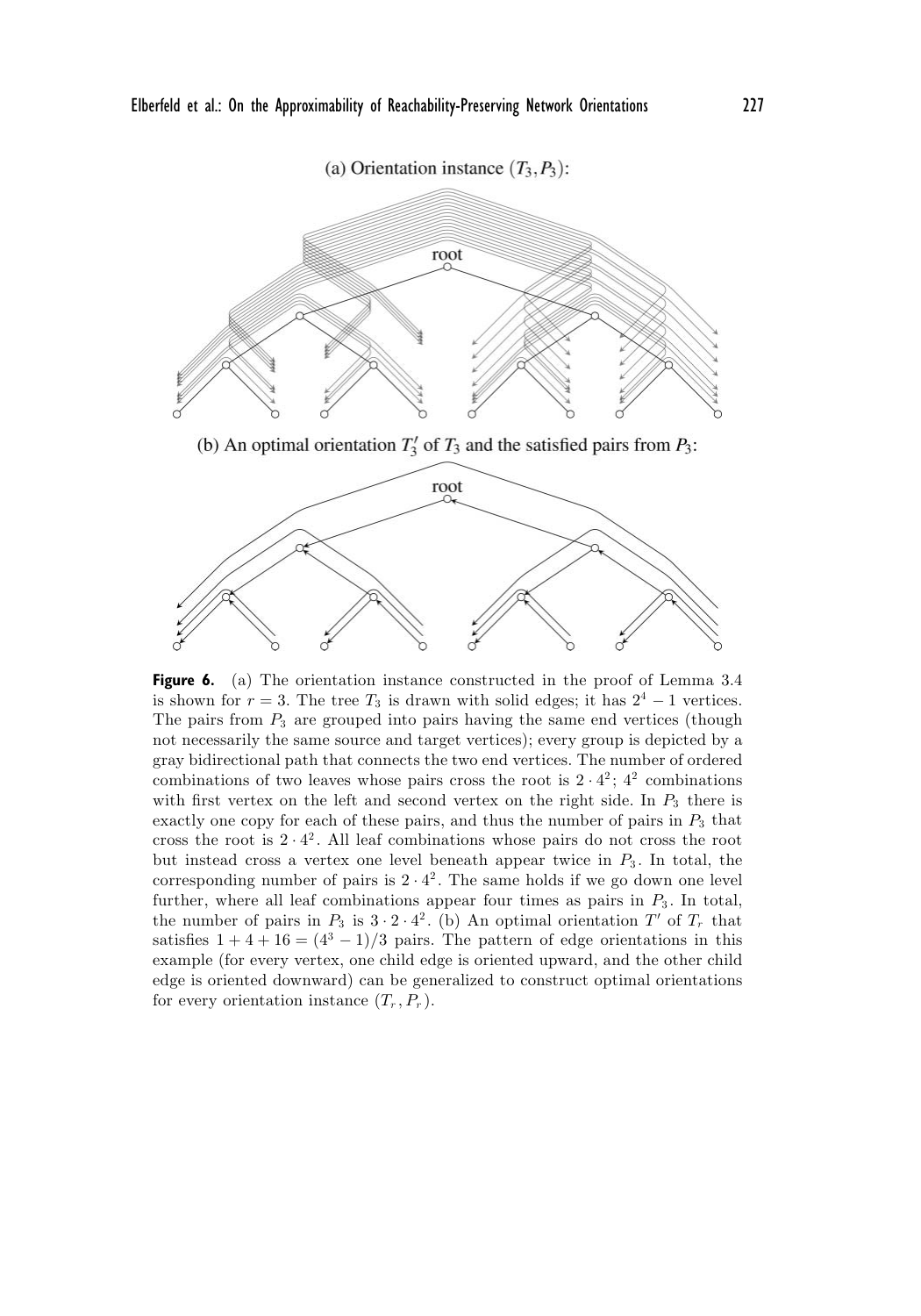For  $k \geq 1$ , we consider the equalities

$$
(r,k) = (r,k) - (r, k+1)
$$
  
=  $\frac{4^r + 2g(k)^2}{3} - g(k)k - \left(\frac{4^r + 2g(k+1)^2}{3} - g(k+1)(k+1)\right)$   
=  $\frac{2}{3}(g(k)^2 - g(k+1)^2) - g(k)k + g(k+1)(k+1).$ 

If  $g(k) = g(k+1)$ , which happens if  $k+1$  is not a power of 2, we can derive  $(r, k) = g(k)$ . If  $g(k) \neq g(k + 1)$ , we know that  $g(k + 1) = k + 1 = 2g(k)$  and can extend the equations from above to

$$
(r,k) = \frac{2}{3}(g(k)^2 - 4g(k)^2) - g(k)k + 4g(k)^2 = g(k)(2g(k) - k)
$$
  
=  $g(k)(k + 1 - k) = g(k)$ .

We proceed to prove the claim for  $(T_{r+1}, P_{r+1})$  and first consider the case  $k = 0$ . The orientations that are possible in this case do not satisfy any of the pairs that cross the root (because there is no path from a leaf to the root). As a result, it suffices to optimally orient the two orientation instances that correspond to the two subtrees beneath the root; they equal  $T_r$ , but with each pair from (the multiset)  $P_r$  occurring twice. Thus, using the induction hypothesis and the fact that  $(r, k)$  is maximized for  $k = 1$ , we can derive  $(r + 1, 0) = 2 \cdot 2 \cdot$  $\max_{0 \le k \le 2^{r}} (r, k) = 4 \cdot (4^{r} - 1)/3 = (4^{r+1} - 4)/3$ .

Next, we consider  $k \geq 1$  and optimal orientations among the orientations for which exactly  $k$  leaves have a path to the root. We distinguish two cases: In the first case, both edges incident to the root are directed toward the root, and in the second case, one edge incident to the root is oriented away from the root and the other toward the root. root

We start with the first case and consider orientations of the form  $\mathbb{Z}$ . Since no pair that crosses the root is satisfied and a total of  $k$  leaves have a path to the root, we obtain the equation  $(r + 1, k) = \max_{0 \leq l \leq k} 2 \cdot (r, l) + 2 \cdot (r, k - l)$ , where l and  $k - l$  are the respective numbers of leaves with paths to the root from the left and right subtrees. Which l maximizes the expression  $2 \cdot (r, l) + 2 \cdot (r, k - l)$ ? We consider the difference between the expression for two consecutive values of l and derive the following equalities using the induction hypothesis and the technical observation from above:

$$
2 \cdot (r, l) + 2 \cdot (r, k - l) - (2 \cdot (r, l + 1) + 2 \cdot (r, k - l - 1))
$$
  
= 2 \cdot (r, l) - 2 \cdot (r, k - l - 1) = 2(g(l) - g(k - l - 1)).

The expression  $2(g(l) - g(k - l - 1))$  is at most 0 for  $l = 0$  and at least 0 for  $l = k - 1$ . Moreover, it is monotonically increasing for constant k and increasing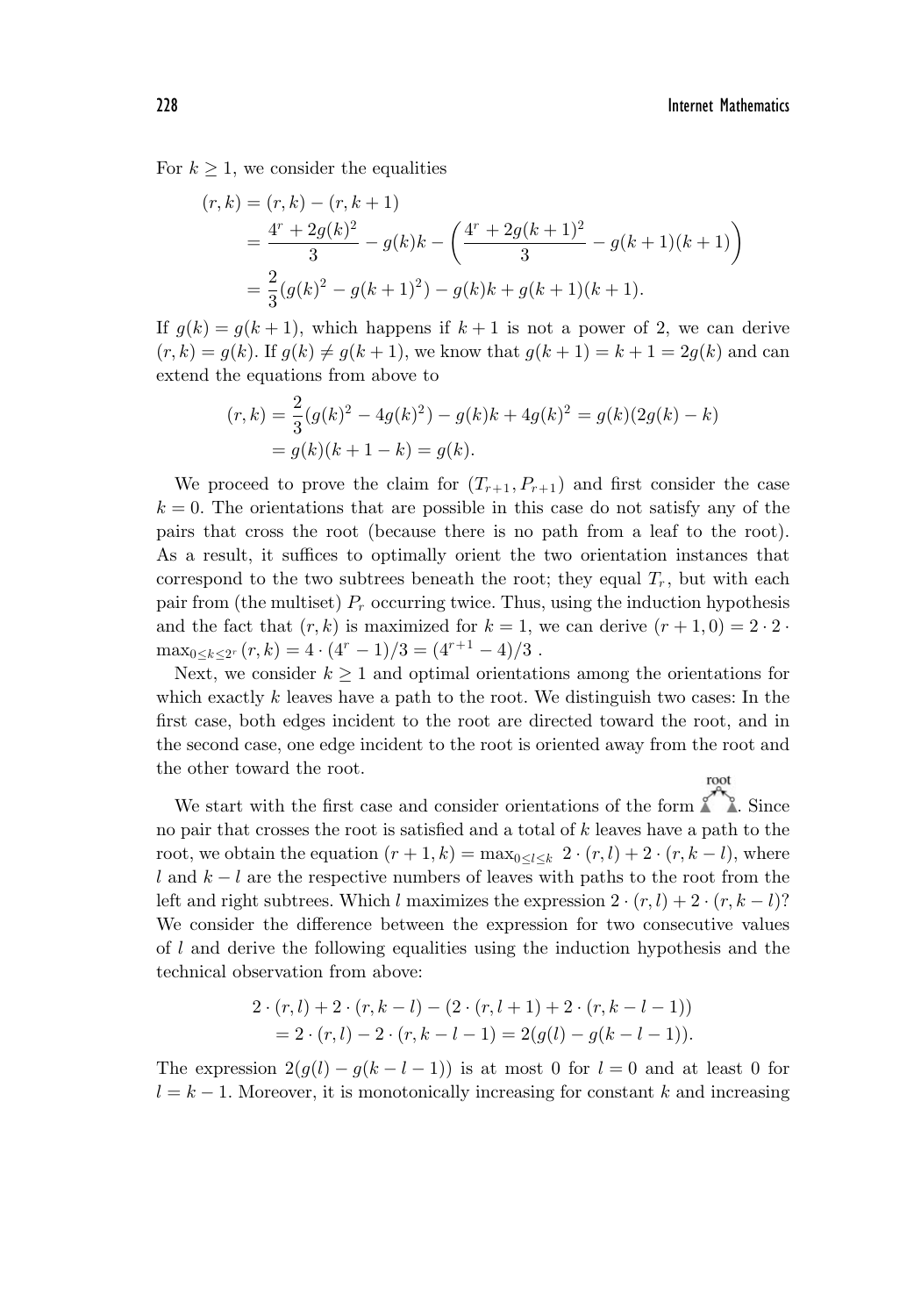l. Thus the smallest value of l for which  $2(g(l) - g(k - l - 1))$  is at least 0 gives us an l that maximizes  $2 \cdot (r, l)+2 \cdot (r, k-l)$ . If k is a power of 2, this happens for  $l = k/2 = g(l)$  and implies

$$
(r+1,k) = 2 \cdot (r,l) + 2 \cdot (r,k-l) = 4 \cdot \left(r, \frac{k}{2}\right) = \frac{4^{r+1} + 2g(k)^2}{3} - g(k)k.
$$

If k is not a power of 2, which means that  $k = 2^t + d$  for some t and d with  $0 < d < 2<sup>t</sup>$ , it happens for  $l = 2<sup>t-1</sup>$  whenever  $d < 2<sup>t-1</sup>$ , and d whenever  $d \geq 2<sup>t-1</sup>$ . Both times we have  $g(l) = g(k - l - 1) = g(k)/2$ . This implies

$$
(r+1,k) = 2 \cdot (r,l) + 2 \cdot (r,k-l)
$$
  
= 2 \cdot (r,l) - 2 \cdot (r,k-l-1) + 2 \cdot (r,k-l-1)  
= 2 \left(\frac{4^r + 2g(l)^2}{3} - g(l)l\right) - 2g(k-l-1)  
+ 2 \left(\frac{4^r + 2g(k-l-1)^2}{3} - g(k-l-1)(k-l-1)\right)  
= \frac{4^{r+1}}{3} + \frac{8}{3} \frac{g(k)^2}{4} - g(k)(l+k-l-1+1) = \frac{4^{r+1} + 2g(k)^2}{3} - g(k)k.

Now we consider the second case with orientations like  $\sum_{n=1}^{\infty}$ . In this case, we can write the optimum as  $(r+1, k) = \max_{0 \leq l \leq 2^r} 2 \cdot (r, l) + 2 \cdot (r, k) + lk$ , where l denotes that number of leaves that are reachable from the root in the left subtree. Similarly to the above case, we write down the difference between two subsequent expressions, this time deriving the equation

$$
2 \cdot (r, l) + 2 \cdot (r, k) + lk - (2 \cdot (r, l + 1) + 2 \cdot (r, k) + (l + 1)k)
$$
  
= 2 \cdot (r, l) - k = 2g(l) - k.

The expression  $2g(l) - k$  increases with increasing values of l and has its first positive value at  $l = g(k)$ . This can be used to derive

$$
(r+1,k) = 2 \cdot (r,l) + 2 \cdot (r,k) + lk
$$
  
= 
$$
2\left(\frac{2^r + 2g(k)^2}{3} - g(k)k\right) + 2\left(\frac{2^r + 2g(k)^2}{3} - g(k)^2\right)
$$
  
= 
$$
\frac{4^{r+1} + 2g(k)^2}{3} - g(k)k.
$$

Taking all steps of the induction proof together proves the claim.

Note that the proved statement also holds if the orientation instance pairs are kept in sets instead of multisets. In this case, we cannot have multiple copies of the same pair, but the proof can be fixed by replacing every leaf with a cycle whose size equals the number of pairs that use the leaf as an end vertex. Then the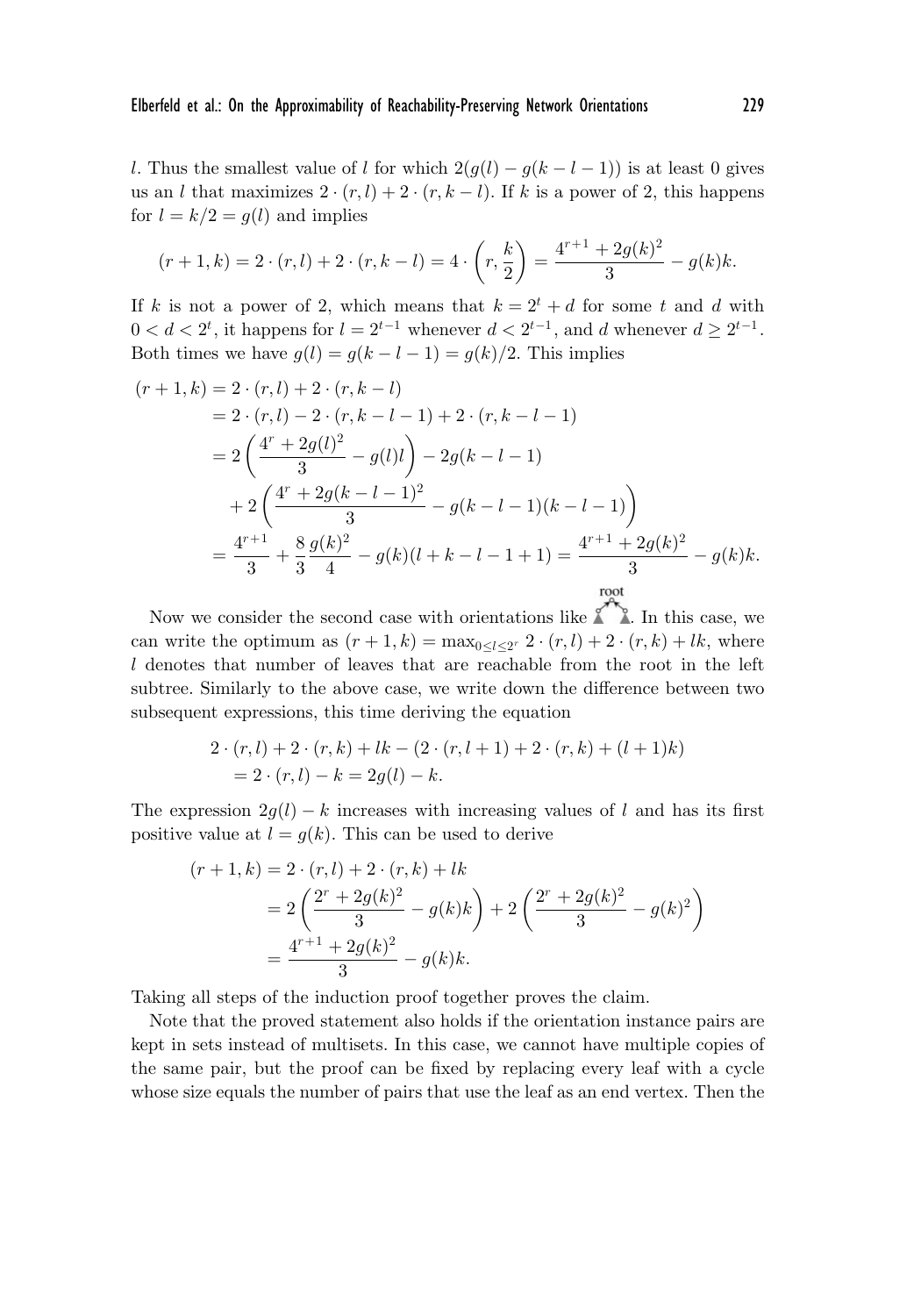pairs are redirected to have unique end vertices. Since for optimal orientations we can restrict to the case that cycles are oriented in a consistent direction, the proof generalizes to this case.  $\Box$ 

Acknowledgments. M.E. was supported by a research grant from the Dr. Alexander und Rita Besser-Stiftung. R.S. was supported by a research grant from the Israel Science Foundation (grant no. 385/06). U.Z. was supported by BSF grant no. 2006261. We thank Rani Hod for his help with the proof of Lemma 3.4.

Part of this work was presented at the Workshop on Algorithms in Bioinformatics in the years 2008 [Medvedovsky et al. 08] and 2010 [Gamzu et al. 10].

## References

- [Alon and Spencer 00] N. Alon and J. H. Spencer. *The Probabilistic Method*. New York: Wiley-Interscience, 2000.
- [Bang-Jensen and Gutin 08] J. Bang-Jensen and G. Gutin. *Digraphs: Theory, Algorithms and Applications*. New York: Springer, 2008.
- [Dorn et al. 11] B. Dorn, F. Hüffner, D. Krüger, R. Niedermeier, and J. Uhlmann. "Exploiting Bounded Signal Flow for Graph Orientation Based on Cause–Effect Pairs." In *Proceedings of the 1st International ICST Conference on Theory and Practice of Algorithms in (Computer) Systems (TAPAS 2011)*, Lecture Notes in Computer Science 6595, pp. 104–115. New York: Springer, 2011.
- [Elberfeld et al. 11] M. Elberfeld, D. Segev, C. R. Davidson, D. Silverbush, and R. Sharan. "Approximation Algorithms for Orienting Mixed Graphs." *Proceedings of the 22nd Annual Symposium on Combinatorial Pattern Matching (CPM 2011)*, Lecture Notes in Computer Science 6661, pp. 416–428. New York: Springer, 2011.
- [Fields 05] S. Fields. "High-Throughput Two-Hybrid Analysis. The Promise and the Peril." *FEBS Journal* 272:21 (2005), 5391–5399.
- [Frederickson and Johnson 80] G. N. Frederickson and D. B. Johnson. "Generating and Searching Sets Induced by Networks." In *Proceedings 7th International Colloquium on Automata, Languages and Programming (ICALP 1980)*, Lecture Notes in Computer Science 85, pp. 221–233. New York: Springer, 1980.
- [Gamzu and Segev 10] I. Gamzu and D. Segev. "A Sublogarithmic Approximation for Highway and Tollbooth Pricing." In *Proceedings of the 37th International Colloquium on Automata, Languages and Programming (ICALP 2010)*, Lecture Notes in Computer Science 6198, pp. 582–593. New York: Springer, 2010.
- [Gamzu et al. 10] I. Gamzu, D. Segev, and R. Sharan. "Improved Orientations of Physical Networks." In *Proceedings of the 10th International Workshop on Algorithms in Bioinformatics (WABI 2010)*, Lecture Notes in Computer Science 6293, pp. 215–225. New York: Springer, 2010.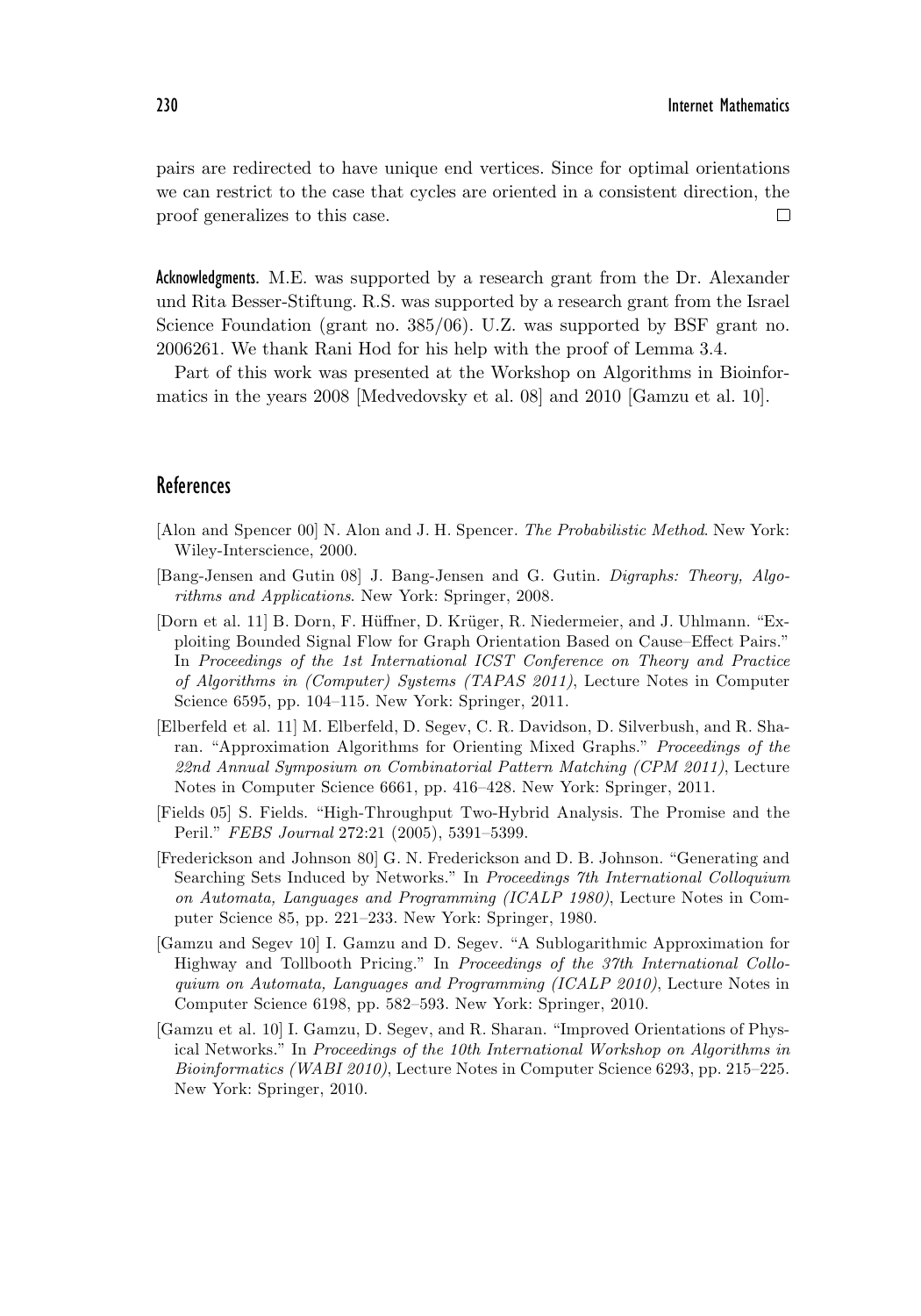- [Gavin et al. 02] A. Gavin, M. Bösche, R. Krause, P. Grandi, M. Marzioch, et al. "Functional Oorganization of the Yeast Proteome by Systematic Analysis of Protein Complexes." *Nature* 415:6868 (2002), 141–147.
- [Gitter et al. 11] A. Gitter, J. Klein-Seetharaman, A. Gupta, and Z. Bar-Joseph. "Discovering Pathways by Orienting Edges in Protein Interaction Networks." *Nucleic Acids Research*,39:4 (2011), e22.
- [Hakimi et al. 97] S. L. Hakimi, E. F. Schmeichel, and N. E. Young. "Orienting Graphs to Optimize Reachability." *Information Processing Letters* 63:5 (1997), 229–235.
- [Håstad 01] J. Håstad. "Some Optimal Inapproximability Results." *Journal of the ACM* 48:4 (2001), 798–859.
- [Hochbaum 83] D. S. Hochbaum. "Efficient Bounds for the Stable Set, Vertex Cover and Set Packing Problems." *Discrete Applied Mathematics* 6:3 (1983), 243– 254.
- [Kann et al. 96] V. Kann, J. Lagergren, and A. Panconesi. "Approximability of Maximum Splitting of k-Sets and Some Other APX-Complete Problems." *Information Processing. Letters* 58:3 (1996), 105–110.
- [Lewin et al. 06] M. Lewin, D. Livnat, and U. Zwick. "Improved Rounding Techniques for the MAX 2-SAT and MAX DI-CUT Problems." In *Proceedings of the 9th International Conference on Integer Programming and Combinatorial Optimization (IPCO 2002)*, Lecture Notes in Computer Science 2337, pp. 67–82. New York: Springer, 2006.
- [Medvedovsky 09] A. Medvedovsky. "An Algorithm for Orienting Graphs Based on Cause–Effect Pairs and Its Applications to Orienting Protein Networks." Master's thesis, Tel-Aviv University, Israel, 2009. Available online at http://www.cs.tau.ac.il/ <sup>∼</sup>roded/Sasha-thesis.pdf.
- [Medvedovsky et al. 08] A. Medvedovsky, V. Bafna, U. Zwick, and R. Sharan. "An Algorithm for Orienting Graphs Based on Cause–Effect Pairs and Its Applications to Orienting Protein Networks." In *Proceedings of the 8th International Workshop on Algorithms in Bioinformatics (WABI 2008)*, Lecture Notes in Computer Science 5251, pp. 222–232. New York: Springer, 2008.
- [Ourfali et al. 07] O. Ourfali, T. Shlomi, T. Ideker, E. Ruppin, and R. Sharan. "SPINE: A Framework for Signaling-Regulatory Pathway Inference from Cause–Effect Experiments." *Bioinformatics* 23:13 (2007), i359–i366.
- [Robbins 30] H. E. Robbins. "A Theorem on Graphs, with an Application to a Problem of Traffic Control." *American Mathematical Monthly* 46:5 (1939), 281– 283.
- [Silverbush et al. 11] D. Silverbush, M. Elberfeld, and R. Sharan. "Optimally Orienting Physical Networks." In *Proceedings of the 15th Annual International Conference on Research in Computational Molecular Biology (RECOMB 2011)*, Lecture Notes in Computer Science 6577, pp. 424–436. New York: Springer, 2011.
- [Tarjan 72] R. E. Tarjan. "Depth-First Search and Linear Graph Algorithms." *SIAM Journal on Computing* 1:2 (1972), 146–160.